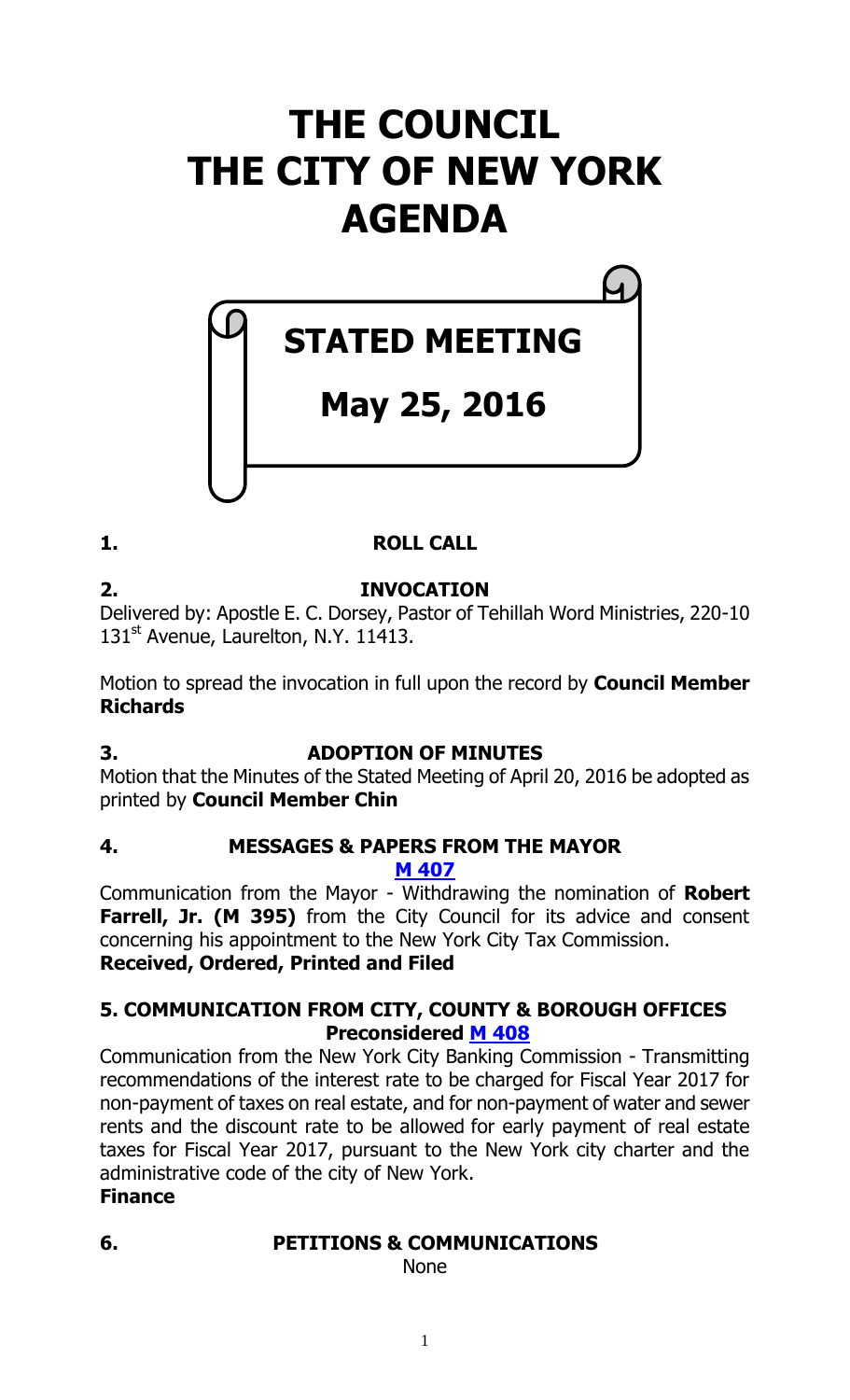# **7. LAND USE CALL-UPS**

**M [409](http://legistar.council.nyc.gov/LegislationDetail.aspx?ID=2735440&GUID=AB7EA3A3-BAB5-4541-A19B-53F1FC4580C1&Options=ID%7c&Search=)**

By the Chair of the Land Use Committee Council Member Greenfield: Pursuant to Rule 11.20(c) of the Council Rules and Section 197-d(b)(3) of the New York City Charter, the Council hereby resolves that the action of the City Planning Commission on Uniform Land Use Review Procedure Application No. **C 160140 ZSQ** shall be subject to Council review. This item is related to Application Nos. C 160138 ZMQ, N 160139 ZRQ and C 160143 HAQ which are subject to Council review pursuant to Section 197-d(b)(1) of the New York City Charter.

## **Coupled on Call-Up Vote**

## **M [410](http://legistar.council.nyc.gov/LegislationDetail.aspx?ID=2735441&GUID=72B72111-5A17-4850-9A12-25946BA96B9B&Options=ID|&Search=)**

By the Chair of the Land Use Committee Council Member Greenfield: Pursuant to Rule 11.20(c) of the Council Rules and Section 197-d(b)(3) of the New York City Charter, the Council hereby resolves that the action of the City Planning Commission on Uniform Land Use Review Procedure Application No. **C 160141 ZSQ** shall be subject to Council review. This item is related to Application Nos. C 160138 ZMQ, N 160139 ZRQ, and C 160143 HAQ which are subject to Council review pursuant to Section 197-d(b)(1) of the New York City Charter.

## **Coupled on Call-Up Vote**

**Roll Call**

| 8.  | <b>COMMUNICATION FROM THE SPEAKER</b>                                             |
|-----|-----------------------------------------------------------------------------------|
| 9.  | <b>DISCUSSION OF GENERAL ORDERS</b>                                               |
| 10. | <b>REPORT OF SPECIAL COMMITTEES</b><br><b>None</b>                                |
| 11. | <b>REPORTS OF STANDING COMMITTEES</b><br><b>Bened of the Committee on Finance</b> |

#### **Report of the Committee on Finance Preconsidered M [408](http://legistar.council.nyc.gov/LegislationDetail.aspx?ID=2734852&GUID=794B9E34-EE02-4D52-8D4C-722EFD43DDB8&Options=ID%7c&Search=)**

Communication from the New York City Banking Commission - Transmitting recommendations of the interest rate to be charged for Fiscal Year 2017 for non-payment of taxes on real estate, and for non-payment of water and sewer rents and transmitting recommendation of the discount rate to be allowed for early payment of real estate taxes for Fiscal Year 2017, pursuant to the City Charter.

## **Coupled on GO**

## **Preconsidered Res [1067](http://legistar.council.nyc.gov/LegislationDetail.aspx?ID=2733563&GUID=C5DFD9F7-CF62-4982-BE38-FF45E26375B9&Options=ID%7c&Search=)**

Resolution to establish that the interest rate be 6 percent per annum for Fiscal Year 2017 for non-payment of taxes on properties with an assessed value of not more than \$250,000, or not more than \$250,000 per residential unit for cooperative apartments.

## **Coupled on GO**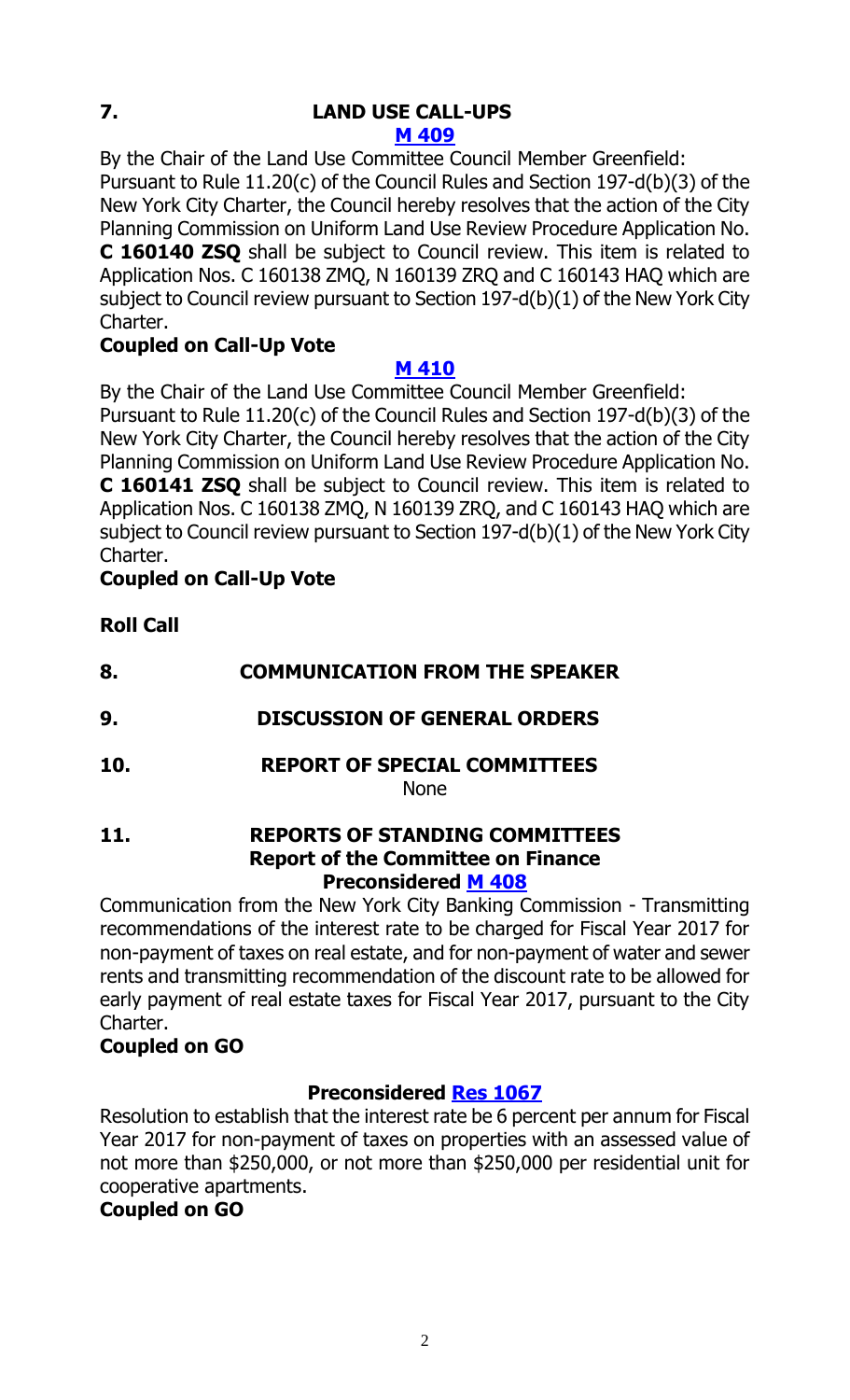#### **Preconsidered Res [1068](http://legistar.council.nyc.gov/LegislationDetail.aspx?ID=2733564&GUID=92C3DCBE-C63B-4431-B4AB-A6FE85B7C5A1&Options=ID|&Search=)**

Resolution to establish that the interest rate be 18 percent per annum for Fiscal Year 2017 for non-payment of taxes on properties with an assessed value of over \$250,000, or over \$250,000 per residential unit for cooperative apartments.

#### **Coupled on GO**

#### **Preconsidered Res [1069](http://legistar.council.nyc.gov/LegislationDetail.aspx?ID=2733596&GUID=BF5FA169-AB75-487C-A037-D542497E7E63&Options=ID|&Search=)**

Resolution to establish that the interest rate to be charged for Fiscal Year 2017 for non-payment of water rents and sewer rents be 9 percent per annum.

#### **Coupled on GO**

#### **Preconsidered Res [1070](http://legistar.council.nyc.gov/LegislationDetail.aspx?ID=2733562&GUID=9FEF0D4B-E412-4DD4-83A6-44EAF5793B2C&Options=ID|&Search=)**

Resolution to establish that the discount percentage for early payment of real estate taxes be set at one-half of one percent per annum for Fiscal Year 2017. **Coupled on GO**

## **Preconsidered [L.U.](http://legistar.council.nyc.gov/LegislationDetail.aspx?ID=2733597&GUID=37BFB6E2-FFFE-4DA7-9C66-A4E0FE735A2A&Options=ID|&Search=) 366 & Res [1077](http://legistar.council.nyc.gov/LegislationDetail.aspx?ID=2735497&GUID=FD9ED3BA-DE47-49CD-93E0-7BED2D903F57&Options=ID%7c&Search=)**

491 Gerard Avenue, Block 2351, Lot 50; Bronx, Community District No. 1, Council District No. 8.

#### **Coupled on GO**

#### **Preconsidered [L.U.](http://legistar.council.nyc.gov/LegislationDetail.aspx?ID=2733617&GUID=131D89BF-F41A-4DEB-A5BD-7760F820F74B&Options=ID|&Search=) 367 & Res [1078](http://legistar.council.nyc.gov/LegislationDetail.aspx?ID=2735498&GUID=FEEA435F-13B2-4AB0-A2B8-E751BB2A7F31&Options=ID|&Search=)**

Story Avenue East, Block 3623, Lot 30; Bronx, Community District No. 9, Council District No. 17.

**Coupled on GO**

#### **Preconsidered [L.U.](http://legistar.council.nyc.gov/LegislationDetail.aspx?ID=2733618&GUID=23778F19-9827-40D6-AA29-3BB0972C5D00&Options=ID|&Search=) 368 & Res [1079](http://legistar.council.nyc.gov/LegislationDetail.aspx?ID=2735499&GUID=B29A8130-AFBF-4FC3-98CE-C396DE76FE4E&Options=ID|&Search=)**

New West I Apartments, Block 1594, Lots 42, 54, and 58; Manhattan, Community District No. 10, Council District No. 9. **Coupled on GO**

#### **Preconsidered [L.U.](http://legistar.council.nyc.gov/LegislationDetail.aspx?ID=2733619&GUID=F308248D-4E41-48F7-B224-FBFDE84656CD&Options=ID|&Search=) 369 & Res [1080](http://legistar.council.nyc.gov/LegislationDetail.aspx?ID=2735500&GUID=EA7D6D0C-76C7-4FDE-94D1-21E5C05A37C2&Options=ID|&Search=)**

Riverview I, Block 2001, Lot 38; Manhattan, Community District No. 9, Council District No. 7.

**Coupled on GO**

#### **Preconsidered [L.U.](http://legistar.council.nyc.gov/LegislationDetail.aspx?ID=2733647&GUID=B358B512-9660-44DC-9369-E6BA09763125&Options=ID|&Search=) 370 & Res [1081](http://legistar.council.nyc.gov/LegislationDetail.aspx?ID=2735501&GUID=C04E8447-EF6E-45B9-82C4-CA02E2DCB1C1&Options=ID|&Search=)**

Riverview II, Block 2001, Lot 50; Manhattan, Community District No. 9, Council District No. 7.

#### **Coupled on GO**

#### **Preconsidered [L.U.](http://legistar.council.nyc.gov/LegislationDetail.aspx?ID=2733648&GUID=BD1B868B-07A6-4CFB-A016-633C315F61CB&Options=ID|&Search=) 371 & Res [1082](http://legistar.council.nyc.gov/LegislationDetail.aspx?ID=2735502&GUID=5A9FEC01-DF3C-4A61-80B0-A3872F0278DB&Options=ID|&Search=)**

Norwood Gardens, Block 3330, Lot 52; Bronx, Community District No. 7, Council District No. 11.

#### **Coupled on GO**

#### **Preconsidered [L.U.](http://legistar.council.nyc.gov/LegislationDetail.aspx?ID=2733660&GUID=D123EE5D-CF1B-446B-BCAC-C9A8AEDDEB2E&Options=ID|&Search=) 372 & Res [1083](http://legistar.council.nyc.gov/LegislationDetail.aspx?ID=2735503&GUID=F004BE3F-B9BB-452D-96E0-46CD7510565D&Options=ID|&Search=)**

147-20  $94^{th}$  Avenue, Block  $9999$ , Lots  $9$ , 10, 11, 13, and 15; Queens, Community District No. 12, Council District No. 27. **Coupled on GO**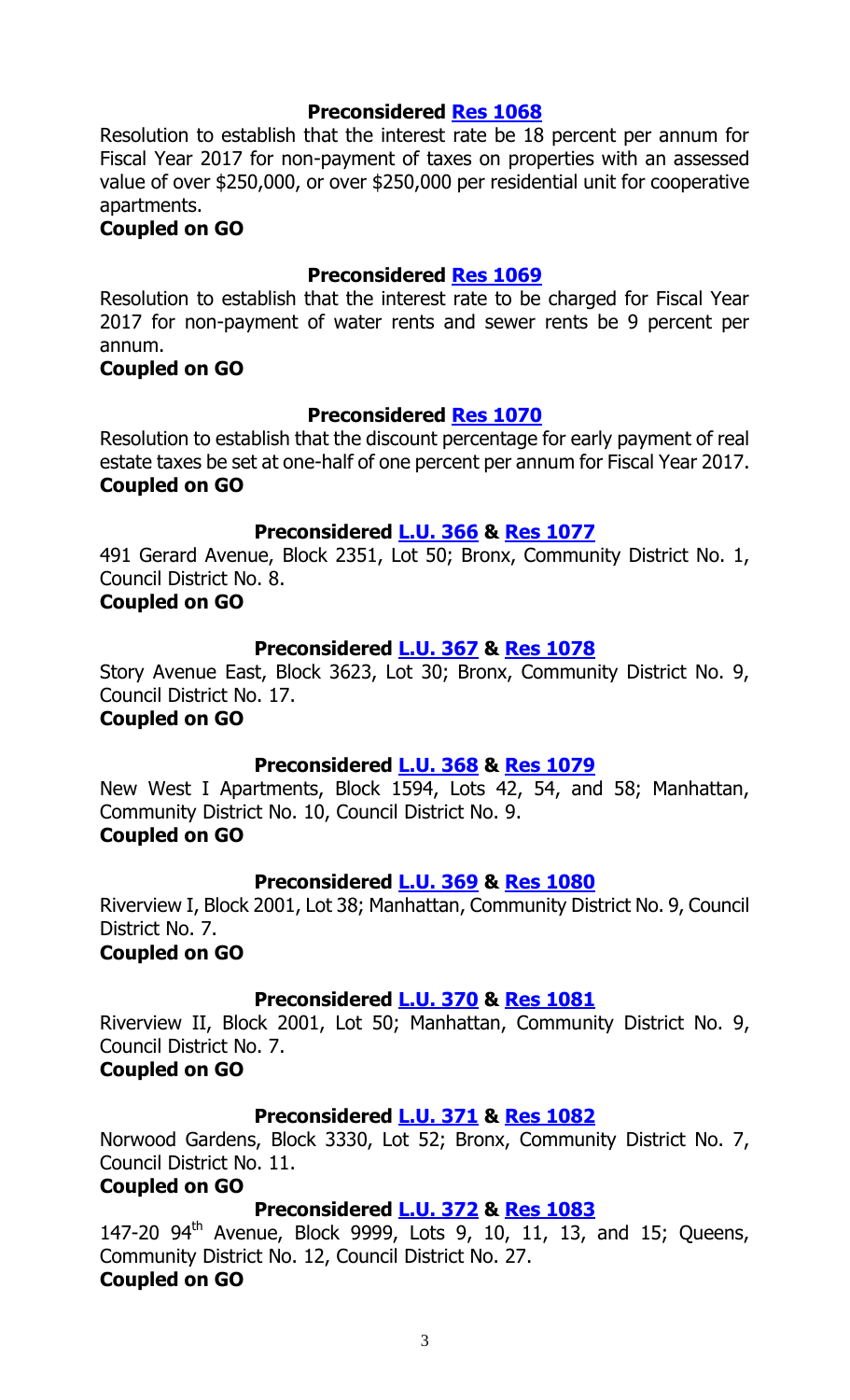#### **Report of the Committee on Land Use [L.U. 350](http://legistar.council.nyc.gov/LegislationDetail.aspx?ID=2636861&GUID=EBE28B8B-C59F-433B-9AB9-B2775DA3C639&Options=ID|&Search=) & Res [1084](http://legistar.council.nyc.gov/LegislationDetail.aspx?ID=2732496&GUID=DC2D61CB-35DA-4847-968A-36C861B656E5&Options=ID|&Search=)**

Application No. **20165423 HAK** submitted by New York City Department of Housing Preservation and Development pursuant to Section 115 of the Private Housing Finance Law for a modification of an approved plan and project for properties located at 198 Johnson Avenue (Block 3071, part of Lot 10, and Block 3072, part of Lot 1), Borough of Brooklyn, Community Board 1, Council District 34.

#### **Coupled on GO**

#### **[L.U. 351](http://legistar.council.nyc.gov/LegislationDetail.aspx?ID=2636862&GUID=7A5123CB-5B63-40A2-BB3A-E17B44175FA3&Options=ID|&Search=) & Res [1085](http://legistar.council.nyc.gov/LegislationDetail.aspx?ID=2732497&GUID=0C895496-6081-41D6-A516-32458015B2D5&Options=ID|&Search=)**

Application No. **20165424 HAK** submitted by New York City Department of Housing Preservation and Development pursuant to Section 122(l) of the Private Housing Finance Law for approval of a conveyance from the current owner to a new owner of properties located at 198 Johnson Avenue (Block 3071, part of Lot 10, and Block 3072, part of Lot 1), Borough of Brooklyn, Community Board 1, Council District 34.

#### **Coupled on GO**

### **[L.U. 352](http://legistar.council.nyc.gov/LegislationDetail.aspx?ID=2636863&GUID=DA901279-CA39-4CA5-9250-ACC85EF20736&Options=ID|&Search=) & Res [1086](http://legistar.council.nyc.gov/LegislationDetail.aspx?ID=2732498&GUID=5491608C-0467-4119-90D4-525B144DC867&Options=ID|&Search=)**

Application No. **20165425 HAK** submitted by New York City Department of Housing Preservation and Development pursuant to Section 125(l)(a-3) of the Private Housing Finance Law for an extension to a previously approved real property tax exemption for property located at 198 Johnson Avenue (Block 3071, part of Lot 10, and Block 3072, part of Lot 1), Borough of Brooklyn, Community Board 1, Council District 34.

#### **Coupled on GO**

## **[L.U. 357](http://legistar.council.nyc.gov/LegislationDetail.aspx?ID=2694011&GUID=A1E2FE49-89EB-4493-A479-E48502C49441&Options=ID|&Search=) & Res [1087](http://legistar.council.nyc.gov/LegislationDetail.aspx?ID=2732499&GUID=0D839BC2-4791-46C6-AA64-F86CA53760F5&Options=ID|&Search=)**

Application No. **20165533 HAK** submitted by New York City Department of Housing Preservation and Development pursuant to Section 577 of the Private Housing Finance Law for approved real property tax exemption for property located in the Borough of Brooklyn, Community Board 3, Council District 16. **Coupled on GO**

#### **[L.U. 363](http://legistar.council.nyc.gov/LegislationDetail.aspx?ID=2709946&GUID=2A3FCCF5-5668-4D55-B5E7-D98A17D5BCCD&Options=ID|&Search=) & Res [1088](http://legistar.council.nyc.gov/LegislationDetail.aspx?ID=2732500&GUID=AD5FCAC8-2E1C-48D9-BDCE-C4DA0BD79195&Options=ID|&Search=)**

Application No. **C 160064 ZMX** submitted by Mosholu Petrol Realty, LLC pursuant to Sections 197-s and 201 of the New York City for an amendment of the Zoning Map, Section No. 1d, changing from an R8 district to a C8-2 district property located at Jerome Avenue and Risse Street, Borough of the Bronx, Community Board 7, Council District 11.

#### **Coupled on GO**

## **[L.U. 364](http://legistar.council.nyc.gov/LegislationDetail.aspx?ID=2709947&GUID=05C1E069-C6A9-40F3-8590-6C488661EB8E&Options=ID|&Search=) & Res [1089](http://legistar.council.nyc.gov/LegislationDetail.aspx?ID=2732501&GUID=9471D6B2-646F-438A-B0D7-F9A106A28F7F&Options=ID|&Search=)**

Application No. **20165576 HAX** submitted by New York City Department of Housing Preservation and Development pursuant to Section 577 of the Private Housing Finance Law for the approval of a real property tax exemption for property located at 775 Jennings Street, Borough of the Bronx, Community Board 3, Council District 16.

#### **Coupled on GO**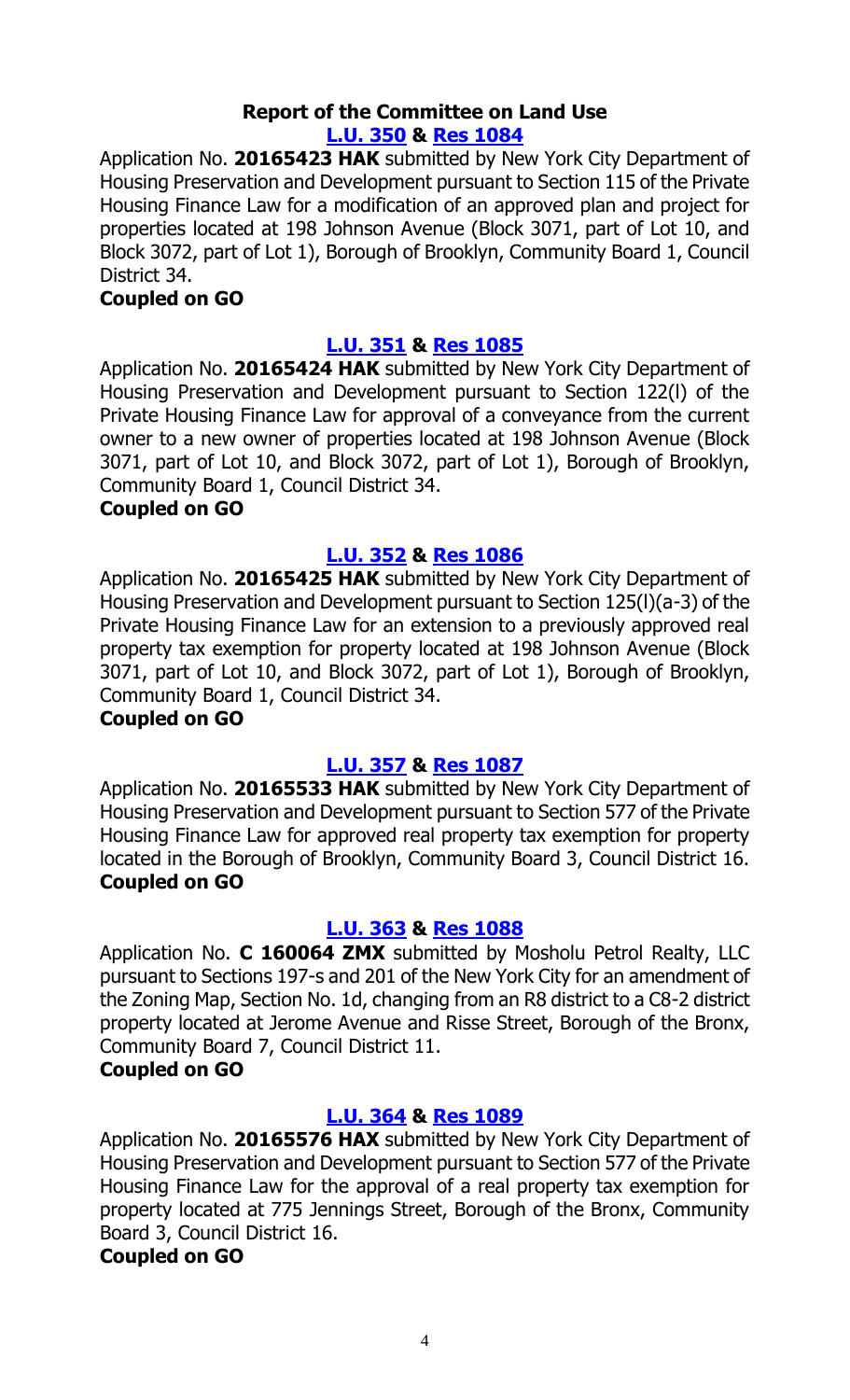## **[L.U. 365](http://legistar.council.nyc.gov/LegislationDetail.aspx?ID=2709948&GUID=530560FA-C267-4D03-A31E-8F6A9C07A036&Options=ID|&Search=) & Res [1090](http://legistar.council.nyc.gov/LegislationDetail.aspx?ID=2732502&GUID=8F7CF0EC-E2FB-47AB-BD42-29FD54AB4546&Options=ID|&Search=)**

Application No. **20165577 HAX** submitted by New York City Department of Housing Preservation and Development pursuant to Section 577 of the Private Housing Finance Law for the approval of a real property tax exemption for properties located at 384 Grand Concourse, 1038 Rogers Place, 1129 Morris Avenue, 1202, 1183, and 1171 Clay Avenue, Borough of the Bronx, Community Boards 1, 2, and 4, Council Districts 8, 17, and 16. **Coupled on GO**

### **Preconsidered [L.U.](http://legistar.council.nyc.gov/LegislationDetail.aspx?ID=2722568&GUID=7C617DA4-03C4-40FC-A867-95A0396D953D&Options=ID|&Search=) 373 & Res [1091](http://legistar.council.nyc.gov/LegislationDetail.aspx?ID=2732503&GUID=A7FF5BE8-0236-4286-A4C0-302A68E5A08B&Options=ID|&Search=)**

Application No. **20165581 HAX** submitted by New York City Department of Housing Preservation and Development pursuant to Article 16 of the General Municipal Law and Sections 197-c and 197-d of the New York City Charter for the approval of an urban development action area project and waiver of area designation requirement for property located at 1370 Lyman Place (Block 2970) Lot 52), Borough of the Bronx, Community Board 3, Council District 16. **Coupled on GO**

### **Preconsidered [L.U.](http://legistar.council.nyc.gov/LegislationDetail.aspx?ID=2722569&GUID=8482153C-8B46-411C-83A3-1F33641C4850&Options=ID|&Search=) 374 & Res [1092](http://legistar.council.nyc.gov/LegislationDetail.aspx?ID=2732504&GUID=BFBD0D9A-D376-4063-A23E-400C75B31344&Options=ID|&Search=)**

Application No. **20165582 HAM** submitted by New York City Department of Housing Preservation and Development pursuant to Section 577 of the Private Housing Finance Law for the approval of a real property tax exemption for property located at Block 1955, Lot 26, Borough of the Manhattan, Community Board 10, Council Districts 9.

#### **Coupled on GO**

## **Preconsidered [L.U.](http://legistar.council.nyc.gov/LegislationDetail.aspx?ID=2722589&GUID=75D7D729-A103-4D2D-AEA7-A4523715EA01&Options=ID|&Search=) 375 & Res [1093](http://legistar.council.nyc.gov/LegislationDetail.aspx?ID=2732505&GUID=83D34B5F-0C09-432A-BF88-A486A1D0CBF1&Options=ID|&Search=)**

Application No. **20165583 HAM** submitted by New York City Department of Housing Preservation and Development pursuant to Section 577 of the Private Housing Finance Law for the approval of a real property tax exemption for property located at Block 1594, Lots 50, 61 and 65, Borough of the Manhattan, Community Board 10, Council Districts 9.

#### **Coupled on GO**

#### **Preconsidered [L.U.](http://legistar.council.nyc.gov/LegislationDetail.aspx?ID=2722540&GUID=D138B437-ABA0-4178-8342-43D5DCC62C33&Options=ID|&Search=) 376 & Res [1094](http://legistar.council.nyc.gov/LegislationDetail.aspx?ID=2732506&GUID=DB78009E-7151-4F41-94A9-7EE939FBAF29&Options=ID|&Search=)**

Application No. **C 150361 ZMK** submitted by the Conover King Realty, LLC pursuant to Sections 197-c and 201 of the New York City Charter for an amendment of the Zoning Map, Section No. 16a, changing an M2-1 District to an M1-4/R6 District and establishing a Special Mixed Use District (MX-5) on property located at King and Conover Street, Borough of Brooklyn, Community Board 6, Council District 38.

#### **Motion to Disapprove**

#### **Preconsidered [L.U.](http://legistar.council.nyc.gov/LegislationDetail.aspx?ID=2722567&GUID=FF494A76-E367-45FA-8D1A-2438C432F0A1&Options=ID|&Search=0377) 377 & Res [1095](http://legistar.council.nyc.gov/LegislationDetail.aspx?ID=2732507&GUID=E1AC5B67-A153-4965-B7A6-971F74731D60&Options=ID%7c&Search=)**

Application No. **N 160081 ZRK** submitted by Conover King Realty, LLC pursuant to Section 201 of the New York City Charter for an amendment of the Zoning Resolution of the City of New York modifying Appendix F (Inclusionary Housing Designated Areas) and a related section in Article XII, Chapter 3 (Special Mixed Use District) to apply Mandatory Inclusionary Housing regulations on property located at King and Conover Street, Borough of Brooklyn, Community Board 6, Council District 38.

#### **Motion to Disapprove**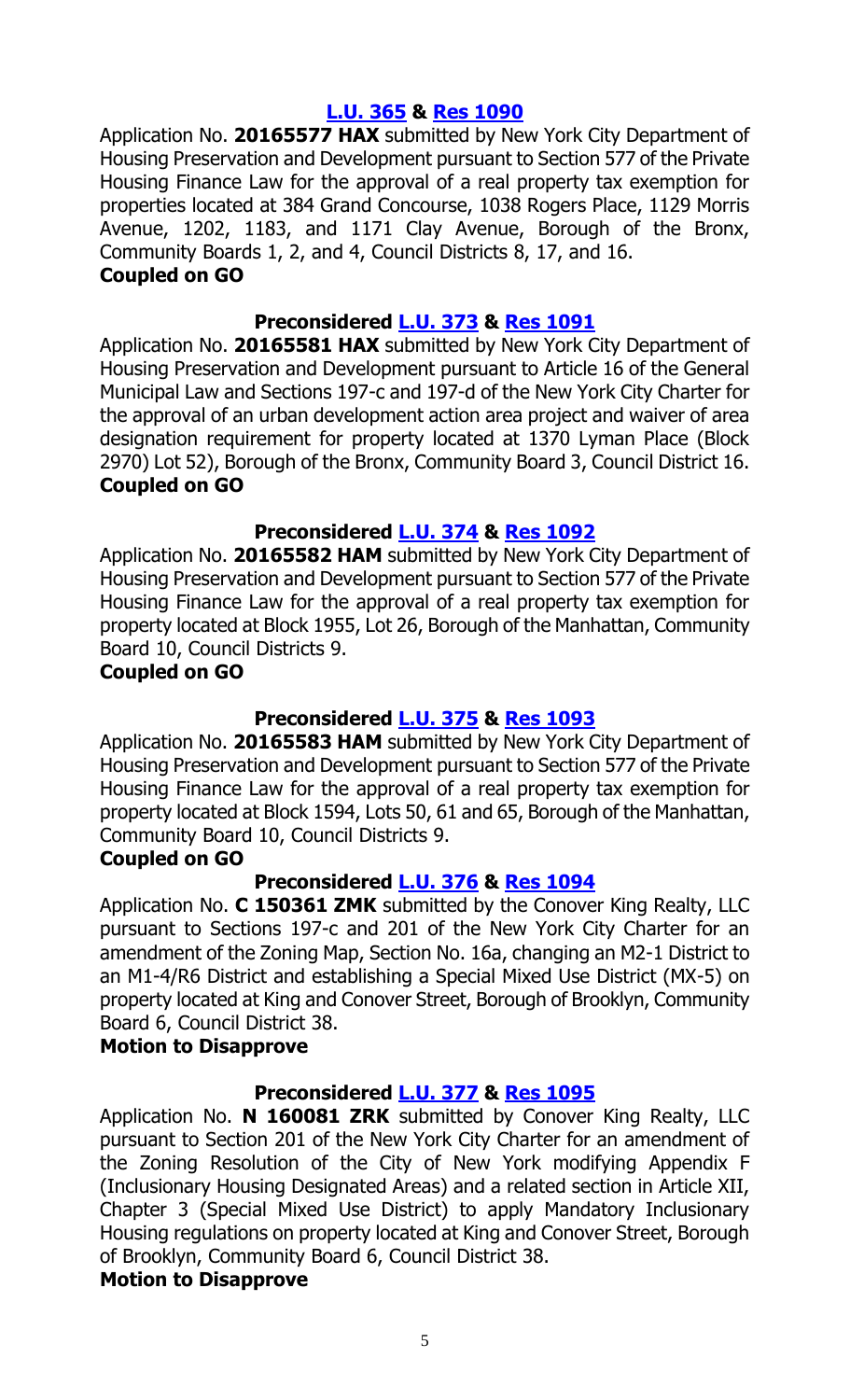#### **Report of the Committee on Public Safety [Int 639-B](http://legistar.council.nyc.gov/LegislationDetail.aspx?ID=2141304&GUID=9598C860-735B-4E7A-A3AF-72628881DB18&Options=Advanced&Search=)**

An Amended Local Law to amend the administrative code of the city of New York, in relation to requiring the police department to submit quarterly reports relating to the issuance of summonses.

#### **Amended and Coupled on GO**

### **[Int 662-A](http://legistar.council.nyc.gov/LegislationDetail.aspx?ID=2170516&GUID=A003AC32-F040-4548-ABF4-2A7300D68130&Options=Advanced&Search=)**

An Amended Local Law to amend the administrative code of the city of New York, in relation to requiring the police department to submit quarterly reports relating to the issuance of desk appearance tickets.

#### **Amended and Coupled on GO**

#### **[Int 1056-A](http://legistar.council.nyc.gov/LegislationDetail.aspx?ID=2553511&GUID=BC30C7C2-9209-4B39-98FC-FFCD6A079212&Options=Advanced&Search=)**

An Amended Local Law to amend the New York city charter and the administrative code of the city of New York, in relation to penalties for violating park rules.

### **Amended and Coupled on GO**

### **[Int 1057-A](http://legistar.council.nyc.gov/LegislationDetail.aspx?ID=2553507&GUID=BF52096B-1917-4914-977F-91E604025A50&Options=Advanced&Search=)**

An Amended Local Law to amend the administrative code of the city of New York, in relation to the enforcement of criminal and civil offenses.

#### **Amended and Coupled on GO**

#### **[Int 1058-A](http://legistar.council.nyc.gov/LegislationDetail.aspx?ID=2553509&GUID=E41CBE88-2F91-4A68-9210-46B5474064D9&Options=Advanced&Search=)**

An Amended Local Law to amend the administrative code of the city of New York, in relation to the penalties for excessive noise.

## **Amended and Coupled on GO**

#### **[Int 1059-A](http://legistar.council.nyc.gov/LegislationDetail.aspx?ID=2553512&GUID=D93F40DB-CD7D-424C-AC63-AECEACBD4D06&Options=Advanced&Search=)**

An Amended Local Law to amend the New York city charter, in relation to OATH procedures for certain quality of life offenses.

### **Amended and Coupled on GO**

#### **[Int 1067-A](http://legistar.council.nyc.gov/LegislationDetail.aspx?ID=2553510&GUID=CA10BB5F-E09B-4562-89CD-BF86236EDA15&Options=Advanced&Search=)**

An Amended Local Law to amend the administrative code of the city of New York, in relation to the penalties for possessing an open container of alcohol. **Amended and Coupled on GO**

#### **[Int 1070-A](http://legistar.council.nyc.gov/LegislationDetail.aspx?ID=2553508&GUID=1C114CB9-C266-46AD-A67B-750568C524E5&Options=Advanced&Search=)**

An Amended Local Law to amend the administrative code of the city of New York, in relation to the penalties for littering, and to repeal subdivision 5 of section 16-118 of the administrative code of the city of New York, relating to the distribution of advertising matter.

#### **Amended and Coupled on GO**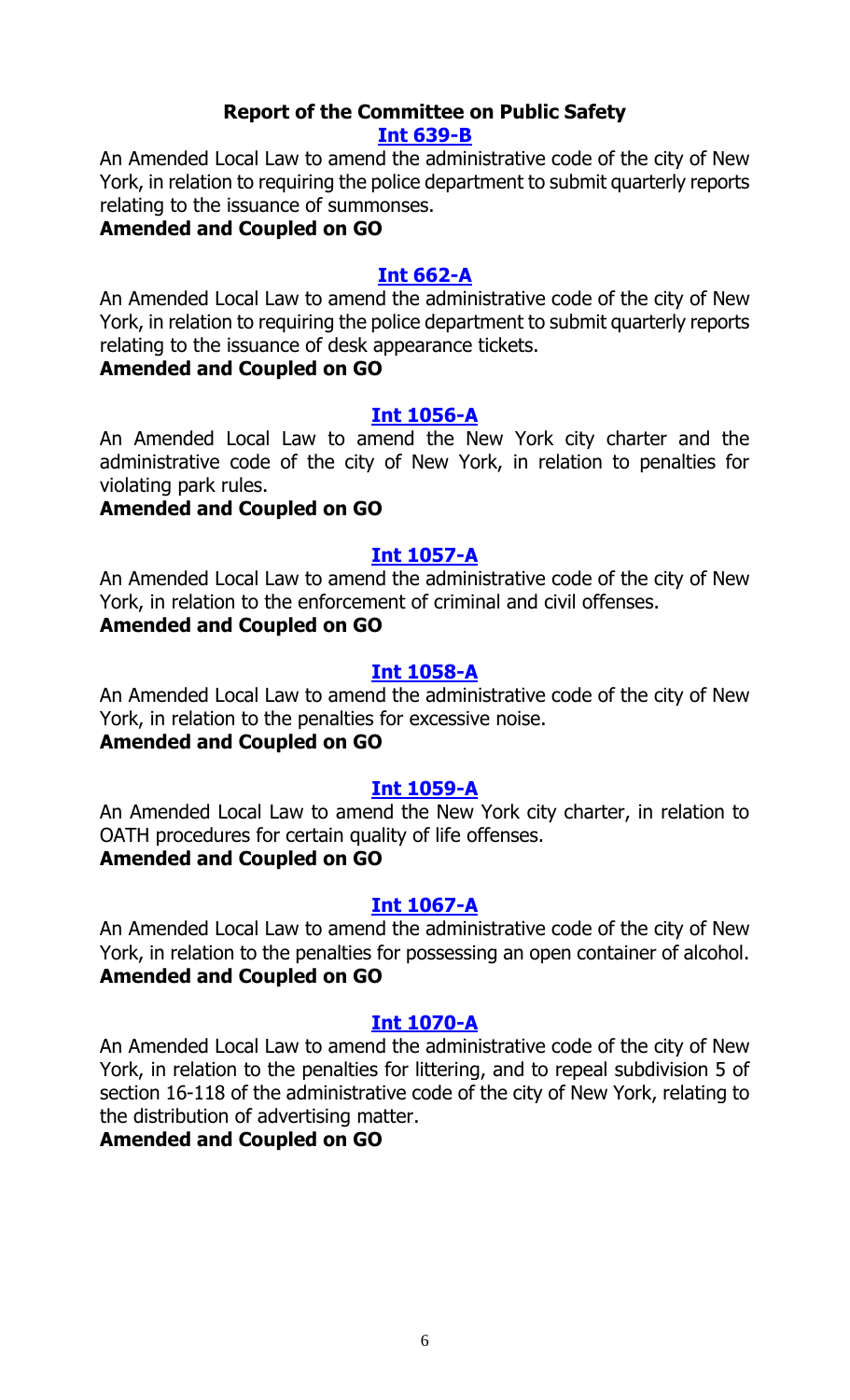#### **Report of the Committee on Rules, Privileges and Elections [M 396](http://legistar.council.nyc.gov/LegislationDetail.aspx?ID=2709926&GUID=1AC2D38C-10BE-4CF4-9452-C208B3FE90DD&Options=ID|&Search=0396)**

Report of the Committee on Rules, Privileges and Elections approving the re-appointment by the Mayor of

#### **Nora Marino**

As a member of the New York City Taxi and Limousine Commission

The Committee on Rules, Privileges and Elections respectfully reports:

Pursuant to §§ 31 and 2301 of the *New York City Charter*, the Committee on Rules, Privileges and Elections, hereby approves the reappointment by the Mayor of Nora Marino as a member of the New York City Taxi and Limousine Commission to serve the remainder of a seven-year term that expires on January 31, 2022.

This matter was referred to the Committee on May 5, 2016.

#### **Res [1096](http://legistar.council.nyc.gov/LegislationDetail.aspx?ID=2735462&GUID=96880D38-4A42-422F-B01F-62992B687055&Options=ID|&Search=)**

#### **RESOLUTION APPROVING THE REAPPOINTMENT BY THE MAYOR OF NORA MARINO AS A MEMBER OF THE NEW YORK CITY TAXI AND LIMOUSINE COMMISSION**

By Council Member Lander:

RESOLVED, That pursuant to §§ 31 and 2301 of the New York City Charter, the Council does hereby approve the reappointment by the Mayor of Nora Marino as a member of the New York City Taxi and Limousine Commission to serve the remainder of a seven-year term that expires on January 31, 2022.

## **COUPLED ON GO**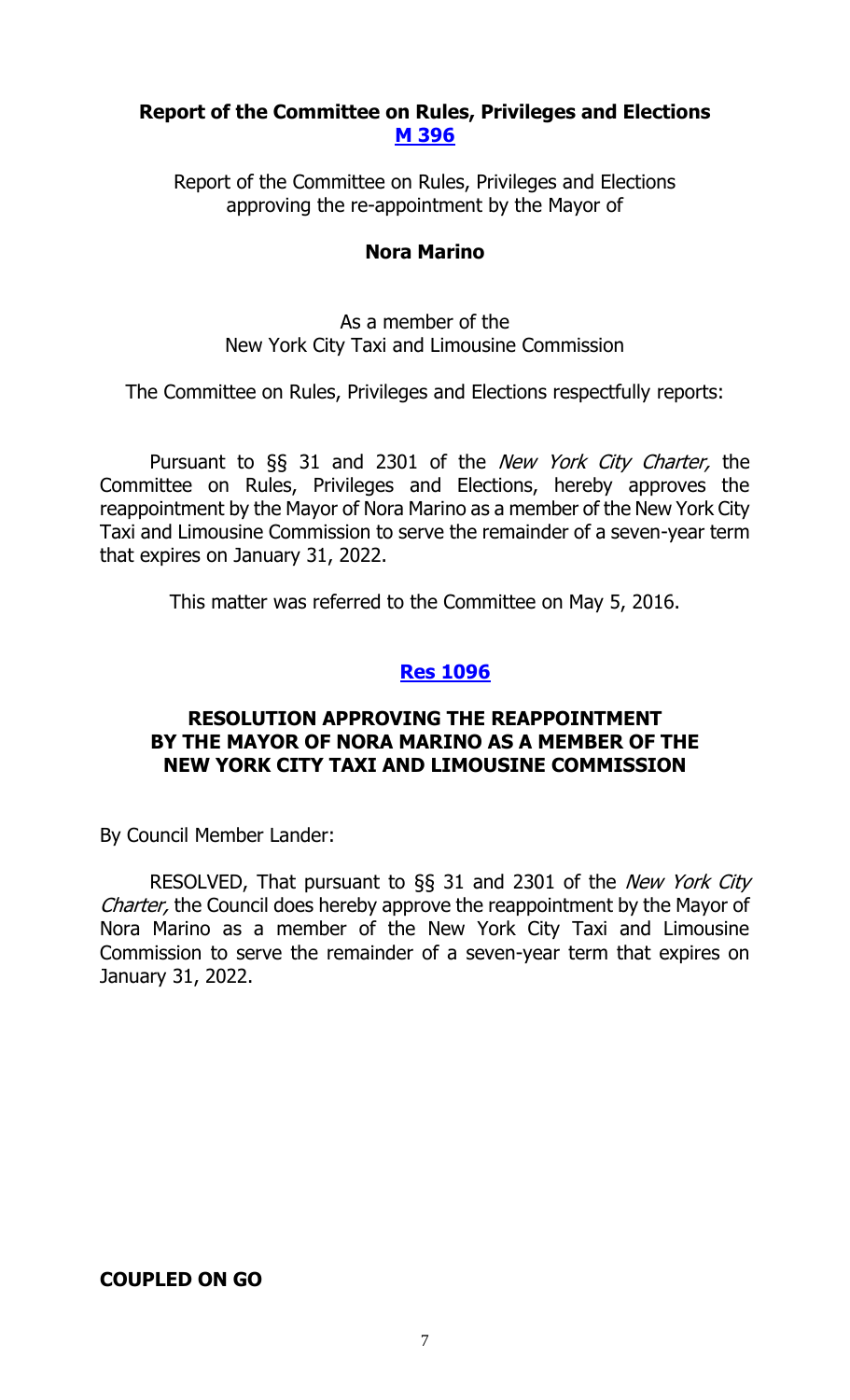Commissioner of Deeds **Coupled on GO**

## **COUPLED ON GENERAL ORDER CALENDAR Finance**

**Preconsidered M [408](http://legistar.council.nyc.gov/LegislationDetail.aspx?ID=2734852&GUID=794B9E34-EE02-4D52-8D4C-722EFD43DDB8&Options=ID%7c&Search=)** - Interest rate to be charged for non-payment of taxes on real estate, and for non-payment of water and sewer rents and the discount rate to be allowed for early payment of real estate taxes.

**GO**

**Preconsidered Res [1067](http://legistar.council.nyc.gov/LegislationDetail.aspx?ID=2733563&GUID=C5DFD9F7-CF62-4982-BE38-FF45E26375B9&Options=ID|&Search=) -** Interest rate be 6 percent for non-payment of taxes on properties with an assessed value of not more than \$250,000. **GO**

**Preconsidered Res [1068](http://legistar.council.nyc.gov/LegislationDetail.aspx?ID=2733564&GUID=92C3DCBE-C63B-4431-B4AB-A6FE85B7C5A1&Options=ID|&Search=)** - Interest rate be 18 percent for non-payment of taxes on properties with an assessed value of over \$250,000.

**GO**

**Preconsidered Res [1069](http://legistar.council.nyc.gov/LegislationDetail.aspx?ID=2733596&GUID=BF5FA169-AB75-487C-A037-D542497E7E63&Options=ID|&Search=)** - Interest rate be 9 percent for non-payment of water rents and sewer rents.

**GO**

**Preconsidered Res [1070](http://legistar.council.nyc.gov/LegislationDetail.aspx?ID=2733562&GUID=9FEF0D4B-E412-4DD4-83A6-44EAF5793B2C&Options=ID|&Search=)** - Discount percentage for early payment of real estate taxes be set at 0.5 percent.

**GO**

**Preconsidered [L.U.](http://legistar.council.nyc.gov/LegislationDetail.aspx?ID=2733597&GUID=37BFB6E2-FFFE-4DA7-9C66-A4E0FE735A2A&Options=ID|&Search=) 366 & Res [1077](http://legistar.council.nyc.gov/LegislationDetail.aspx?ID=2735497&GUID=FD9ED3BA-DE47-49CD-93E0-7BED2D903F57&Options=ID%7c&Search=) -** 491 Gerard Avenue, Bronx, Community District No. 1, Council District No. 8.

**GO**

**Preconsidered [L.U.](http://legistar.council.nyc.gov/LegislationDetail.aspx?ID=2733617&GUID=131D89BF-F41A-4DEB-A5BD-7760F820F74B&Options=ID|&Search=) 367 & Res [1078](http://legistar.council.nyc.gov/LegislationDetail.aspx?ID=2735498&GUID=FEEA435F-13B2-4AB0-A2B8-E751BB2A7F31&Options=ID|&Search=) -** Story Avenue East, Bronx, Community District No. 9, Council District No. 17.

**GO**

**Preconsidered [L.U.](http://legistar.council.nyc.gov/LegislationDetail.aspx?ID=2733618&GUID=23778F19-9827-40D6-AA29-3BB0972C5D00&Options=ID|&Search=) 368 & Res [1079](http://legistar.council.nyc.gov/LegislationDetail.aspx?ID=2735499&GUID=B29A8130-AFBF-4FC3-98CE-C396DE76FE4E&Options=ID|&Search=) -** New West I Apartments, Manhattan, Community District No. 10, Council District No. 9.

**GO**

**Preconsidered [L.U.](http://legistar.council.nyc.gov/LegislationDetail.aspx?ID=2733619&GUID=F308248D-4E41-48F7-B224-FBFDE84656CD&Options=ID|&Search=) 369 & Res [1080](http://legistar.council.nyc.gov/LegislationDetail.aspx?ID=2735500&GUID=EA7D6D0C-76C7-4FDE-94D1-21E5C05A37C2&Options=ID|&Search=) -** Riverview I, Manhattan, Community District No. 9, Council District No. 7.

**GO**

**Preconsidered [L.U.](http://legistar.council.nyc.gov/LegislationDetail.aspx?ID=2733647&GUID=B358B512-9660-44DC-9369-E6BA09763125&Options=ID|&Search=) 370 & Res [1081](http://legistar.council.nyc.gov/LegislationDetail.aspx?ID=2735501&GUID=C04E8447-EF6E-45B9-82C4-CA02E2DCB1C1&Options=ID|&Search=) -** Riverview II, Manhattan, Community District No. 9, Council District No. 7.

**GO**

**Preconsidered [L.U.](http://legistar.council.nyc.gov/LegislationDetail.aspx?ID=2733648&GUID=BD1B868B-07A6-4CFB-A016-633C315F61CB&Options=ID|&Search=) 371 & Res [1082](http://legistar.council.nyc.gov/LegislationDetail.aspx?ID=2735502&GUID=5A9FEC01-DF3C-4A61-80B0-A3872F0278DB&Options=ID|&Search=) -** Norwood Gardens, Bronx, Community District No. 7, Council District No. 11.

**GO**

**Preconsidered [L.U.](http://legistar.council.nyc.gov/LegislationDetail.aspx?ID=2733660&GUID=D123EE5D-CF1B-446B-BCAC-C9A8AEDDEB2E&Options=ID|&Search=) 372 & Res [1083](http://legistar.council.nyc.gov/LegislationDetail.aspx?ID=2735503&GUID=F004BE3F-B9BB-452D-96E0-46CD7510565D&Options=ID|&Search=) -** 147-20 94th Avenue, Queens, Community District No. 12, Council District No. 27. **GO**

## **Land Use**

**[L.U. 350](http://legistar.council.nyc.gov/LegislationDetail.aspx?ID=2636861&GUID=EBE28B8B-C59F-433B-9AB9-B2775DA3C639&Options=ID|&Search=) & Res [1084](http://legistar.council.nyc.gov/LegislationDetail.aspx?ID=2732496&GUID=DC2D61CB-35DA-4847-968A-36C861B656E5&Options=ID|&Search=) -** App. **20165423 HAK,** 198 Johnson Avenue, Brooklyn, Community Board 1, Council District 34. **GO**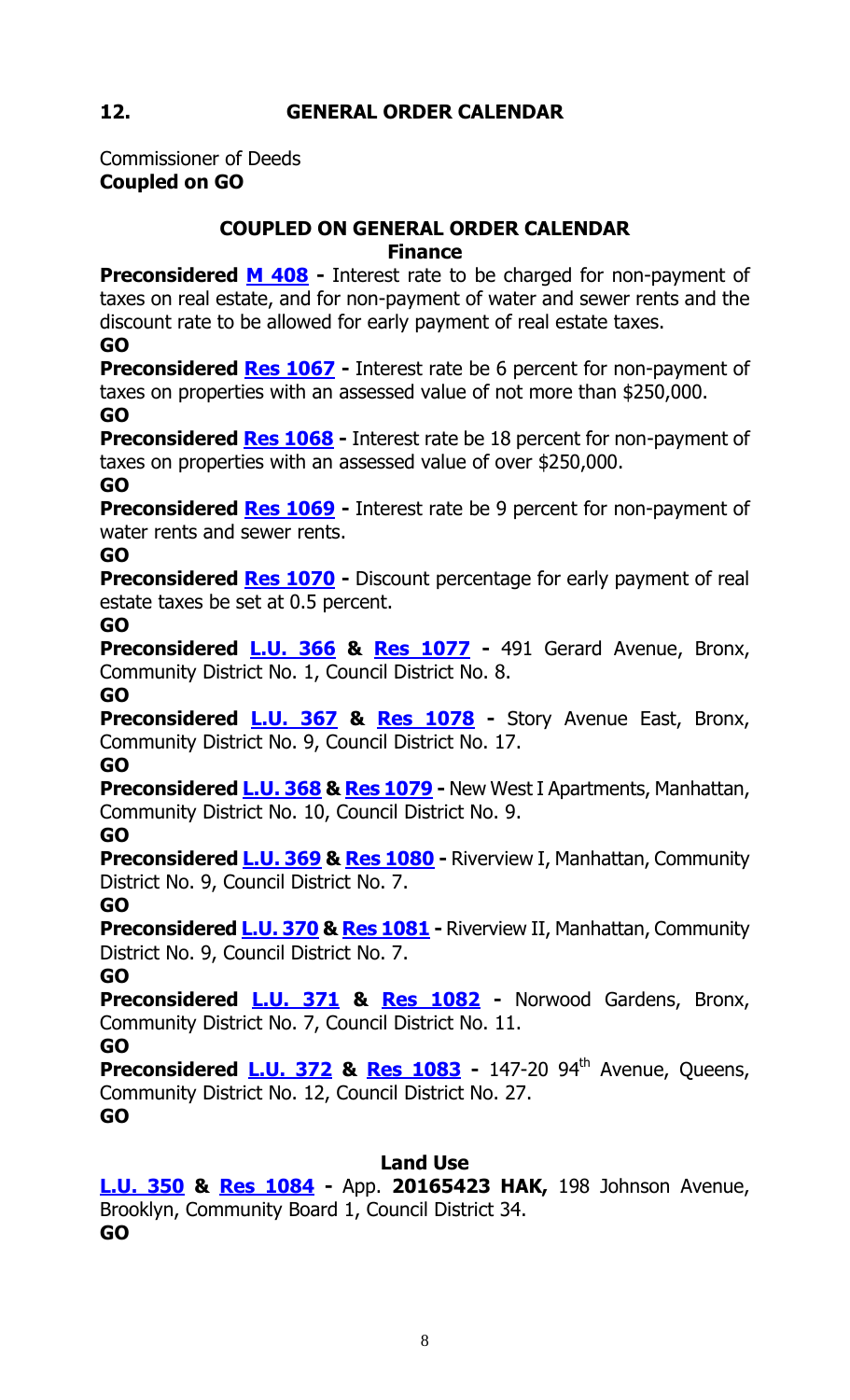**[L.U. 351](http://legistar.council.nyc.gov/LegislationDetail.aspx?ID=2636862&GUID=7A5123CB-5B63-40A2-BB3A-E17B44175FA3&Options=ID|&Search=) & Res [1085](http://legistar.council.nyc.gov/LegislationDetail.aspx?ID=2732497&GUID=0C895496-6081-41D6-A516-32458015B2D5&Options=ID|&Search=) -** App. **20165424 HAK,** 198 Johnson Avenue, Brooklyn, Community Board 1, Council District 34.

## **GO**

**[L.U. 352](http://legistar.council.nyc.gov/LegislationDetail.aspx?ID=2636863&GUID=DA901279-CA39-4CA5-9250-ACC85EF20736&Options=ID|&Search=) & Res [1086](http://legistar.council.nyc.gov/LegislationDetail.aspx?ID=2732498&GUID=5491608C-0467-4119-90D4-525B144DC867&Options=ID|&Search=) -** App. **20165425 HAK,** 198 Johnson Avenue, Brooklyn, Community Board 1, Council District 34.

## **GO**

**[L.U. 357](http://legistar.council.nyc.gov/LegislationDetail.aspx?ID=2694011&GUID=A1E2FE49-89EB-4493-A479-E48502C49441&Options=ID|&Search=) & Res [1087](http://legistar.council.nyc.gov/LegislationDetail.aspx?ID=2732499&GUID=0D839BC2-4791-46C6-AA64-F86CA53760F5&Options=ID|&Search=) -** App. **20165533 HAK**, Real Property Tax Exemption, Brooklyn, Community Board 3, Council District 16.

## **GO**

**[L.U. 363](http://legistar.council.nyc.gov/LegislationDetail.aspx?ID=2709946&GUID=2A3FCCF5-5668-4D55-B5E7-D98A17D5BCCD&Options=ID|&Search=) & Res [1088](http://legistar.council.nyc.gov/LegislationDetail.aspx?ID=2732500&GUID=AD5FCAC8-2E1C-48D9-BDCE-C4DA0BD79195&Options=ID|&Search=) -** App. **C 160064 ZMX,** Jerome Avenue and Risse Street, Bronx, Community Board 7, Council District 11.

## **GO**

**[L.U. 364](http://legistar.council.nyc.gov/LegislationDetail.aspx?ID=2709947&GUID=05C1E069-C6A9-40F3-8590-6C488661EB8E&Options=ID|&Search=) & Res [1089](http://legistar.council.nyc.gov/LegislationDetail.aspx?ID=2732501&GUID=9471D6B2-646F-438A-B0D7-F9A106A28F7F&Options=ID|&Search=) -** App. **20165576 HAX,** 775 Jennings Street, Bronx, Community Board 3, Council District 16.

**GO**

**[L.U. 365](http://legistar.council.nyc.gov/LegislationDetail.aspx?ID=2709948&GUID=530560FA-C267-4D03-A31E-8F6A9C07A036&Options=ID|&Search=) & Res [1090](http://legistar.council.nyc.gov/LegislationDetail.aspx?ID=2732502&GUID=8F7CF0EC-E2FB-47AB-BD42-29FD54AB4546&Options=ID|&Search=) -** App. **20165577 HAX**, Real Property Tax Exemption, Bronx, Community Boards 1, 2, and 4, Council Districts 8, 17, and 16.

## **GO**

**Preconsidered [L.U. 373](http://legistar.council.nyc.gov/LegislationDetail.aspx?ID=2722568&GUID=7C617DA4-03C4-40FC-A867-95A0396D953D&Options=ID|&Search=) & Res [1091](http://legistar.council.nyc.gov/LegislationDetail.aspx?ID=2732503&GUID=A7FF5BE8-0236-4286-A4C0-302A68E5A08B&Options=ID|&Search=) -** App. **20165581 HAX,** Urban Development Action Area, 1370 Lyman Place, Bronx, Community Board 3, Council District 16.

## **GO**

**Preconsidered [L.U.](http://legistar.council.nyc.gov/LegislationDetail.aspx?ID=2722569&GUID=8482153C-8B46-411C-83A3-1F33641C4850&Options=ID|&Search=) 374 & Res [1092](http://legistar.council.nyc.gov/LegislationDetail.aspx?ID=2732504&GUID=BFBD0D9A-D376-4063-A23E-400C75B31344&Options=ID|&Search=) -** App. **20165582 HAM,** Real Property Tax Exemption, Manhattan, Community Board 10, Council Districts 9. **GO**

**Preconsidered [L.U. 375](http://legistar.council.nyc.gov/LegislationDetail.aspx?ID=2722589&GUID=75D7D729-A103-4D2D-AEA7-A4523715EA01&Options=ID|&Search=) & Res [1093](http://legistar.council.nyc.gov/LegislationDetail.aspx?ID=2732505&GUID=83D34B5F-0C09-432A-BF88-A486A1D0CBF1&Options=ID|&Search=) -** App. **20165583 HAM,** Real Property Tax Exemption, Manhattan, Community Board 10, Council Districts 9. **GO**

**Preconsidered [L.U.](http://legistar.council.nyc.gov/LegislationDetail.aspx?ID=2722540&GUID=D138B437-ABA0-4178-8342-43D5DCC62C33&Options=ID|&Search=) 376 & Res [1094](http://legistar.council.nyc.gov/LegislationDetail.aspx?ID=2732506&GUID=DB78009E-7151-4F41-94A9-7EE939FBAF29&Options=ID|&Search=) -** App. **C 150361 ZMK,** Conover King Realty, LLC, Brooklyn, Community Board 6, Council District 38.

## **Disapproved**

**Preconsidered [L.U.](http://legistar.council.nyc.gov/LegislationDetail.aspx?ID=2722567&GUID=FF494A76-E367-45FA-8D1A-2438C432F0A1&Options=ID|&Search=0377) 377 & Res [1095](http://legistar.council.nyc.gov/LegislationDetail.aspx?ID=2732507&GUID=E1AC5B67-A153-4965-B7A6-971F74731D60&Options=ID%7c&Search=) -** App. **N 160081 ZRK**, Conover King Realty, LLC, Brooklyn, Community Board 6, Council District 38. **Disapproved**

## **Public Safety**

**[Int 639-B](http://legistar.council.nyc.gov/LegislationDetail.aspx?ID=2141304&GUID=9598C860-735B-4E7A-A3AF-72628881DB18&Options=Advanced&Search=) -** NYPD quarterly report on the issuance of summonses **A and GO <u>[Int 662-A](http://legistar.council.nyc.gov/LegislationDetail.aspx?ID=2170516&GUID=A003AC32-F040-4548-ABF4-2A7300D68130&Options=Advanced&Search=)</u>** – NYPD quarterly report on the issuance of desk appearance tickets. **A and GO [Int 1056-A](http://legistar.council.nyc.gov/LegislationDetail.aspx?ID=2553511&GUID=BC30C7C2-9209-4B39-98FC-FFCD6A079212&Options=Advanced&Search=)** - Penalties for violating park rules. **A and GO [Int 1057-A](http://legistar.council.nyc.gov/LegislationDetail.aspx?ID=2553507&GUID=BF52096B-1917-4914-977F-91E604025A50&Options=Advanced&Search=)** - Enforcement of criminal and civil offenses. **A and GO [Int 1058-A](http://legistar.council.nyc.gov/LegislationDetail.aspx?ID=2553509&GUID=E41CBE88-2F91-4A68-9210-46B5474064D9&Options=Advanced&Search=)** - Penalties for excessive noise. **A and GO [Int 1059-A](http://legistar.council.nyc.gov/LegislationDetail.aspx?ID=2553512&GUID=D93F40DB-CD7D-424C-AC63-AECEACBD4D06&Options=Advanced&Search=)** - OATH procedures for certain quality of life offenses. **A and GO [Int 1067-A](http://legistar.council.nyc.gov/LegislationDetail.aspx?ID=2553510&GUID=CA10BB5F-E09B-4562-89CD-BF86236EDA15&Options=Advanced&Search=)** - Penalties for possessing an open container of alcohol.

**A and GO**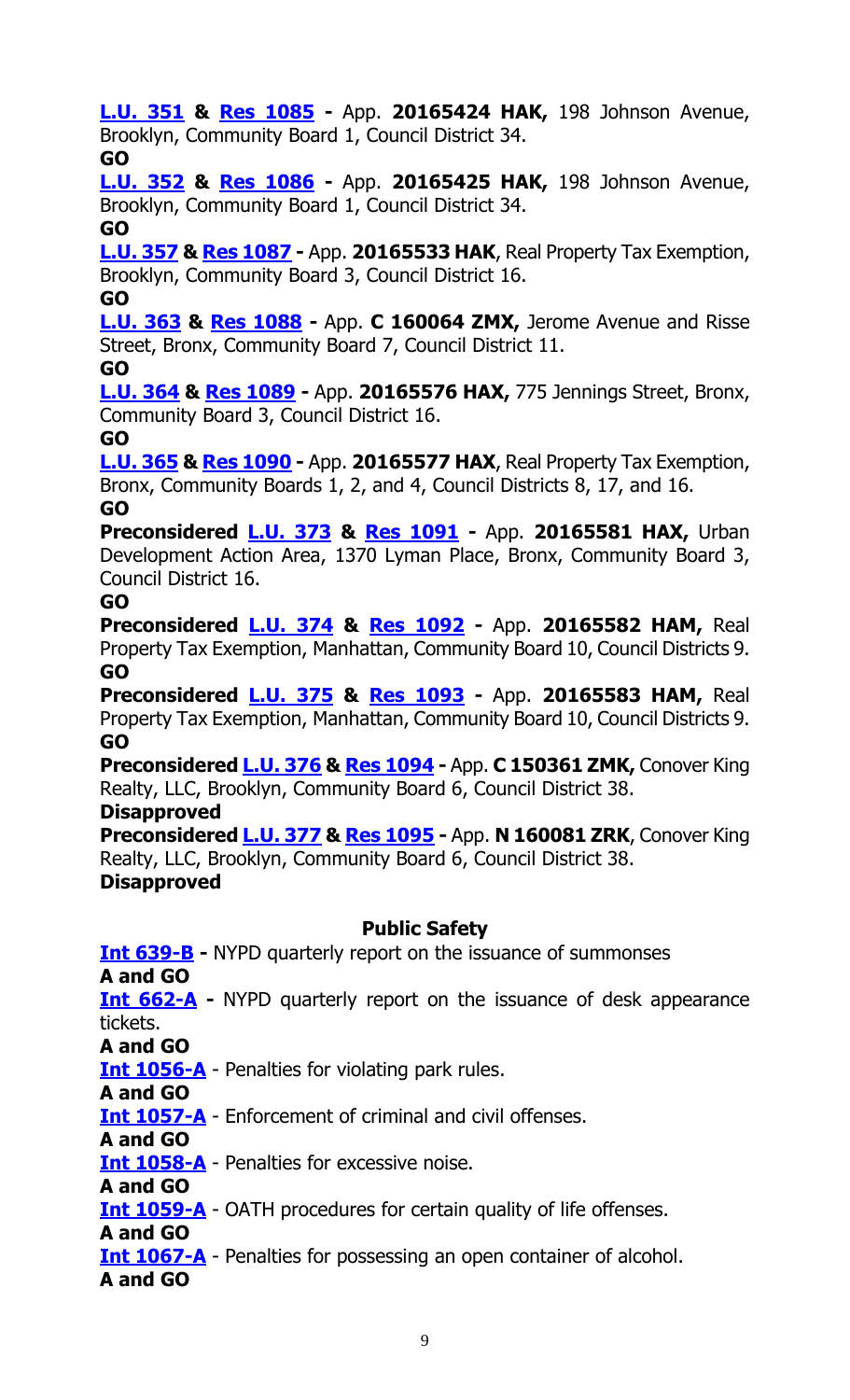**[Int 1070-A](http://legistar.council.nyc.gov/LegislationDetail.aspx?ID=2553508&GUID=1C114CB9-C266-46AD-A67B-750568C524E5&Options=Advanced&Search=)** - Penalties for littering and the distribution of advertising matter. **A and GO**

## **Rules, Privileges and Elections**

**[M 396](http://legistar.council.nyc.gov/LegislationDetail.aspx?ID=2709926&GUID=1AC2D38C-10BE-4CF4-9452-C208B3FE90DD&Options=ID|&Search=0396) & [Res 1096](http://legistar.council.nyc.gov/LegislationDetail.aspx?ID=2735462&GUID=96880D38-4A42-422F-B01F-62992B687055&Options=ID|&Search=) - Nora Marino -** As a member of the New York City Taxi and Limousine Commission. **GO**

### **GENERAL ORDER CALENDAR**

Commissioner of Deeds **GO**

## **Roll Call**

**13. INTRODUCTION & READING OF BILLS** See Attached **14. DISCUSSION OF RESOLUTIONS 15. RESOLUTIONS** None **16. GENERAL DISCUSSION**

**17. EXTENSION OF REMARKS**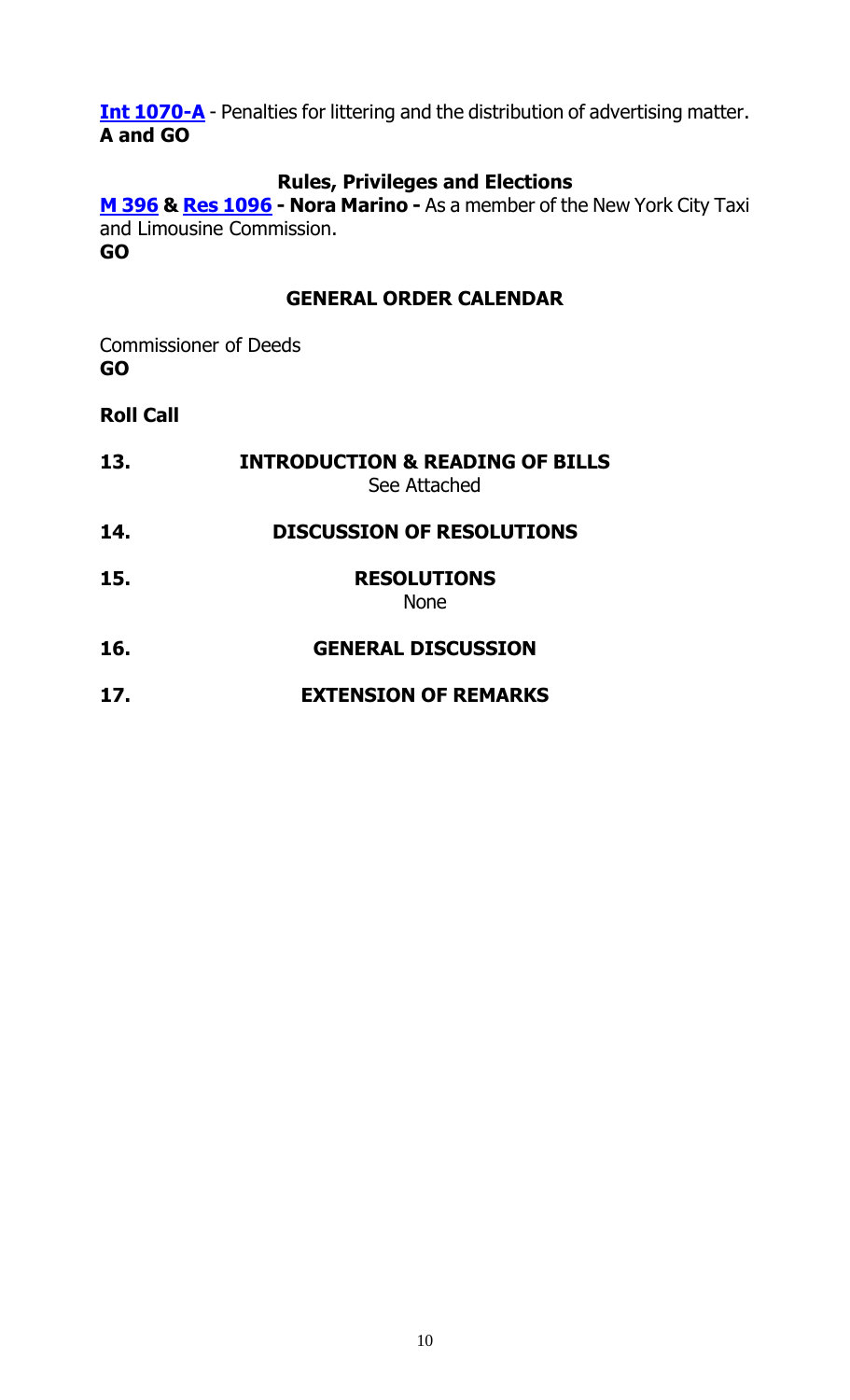## **INTRODUCTION AND READING OF BILLS**

**[Int 1181](http://legistar.council.nyc.gov/LegislationDetail.aspx?ID=2735477&GUID=D0A0ECA1-4D71-47EB-B44D-5919777ED818&Options=ID|&Search=)**

By The Speaker (Council Member Mark-Viverito):

A Local Law to amend the New York city charter, in relation to improving access to city services for limited english proficient individuals.

## **Governmental Operations**

#### **[Res 1066](http://legistar.council.nyc.gov/LegislationDetail.aspx?ID=2735494&GUID=069976B2-98E4-4135-B4E1-137A51B942E0&Options=ID|&Search=)**

By Council Members Borelli, Johnson and Matteo:

Resolution calling upon the New York State Office of Alcoholism and Substance Abuse Services to require that all addiction treatment facilities and programs use evidence-based treatment and make public comprehensive information about which treatment approaches are used and long-term patient outcomes.

#### **Mental Health, Developmental Disability, Alcoholism, Substance Abuse and Disability Services**

#### **[Int 1182](http://legistar.council.nyc.gov/LegislationDetail.aspx?ID=2735475&GUID=C514BD10-3BCE-4529-B12B-2C345CD4C387&Options=ID|&Search=)**

By Council Members Chin, Mendez, Levine, Lander and Kallos (by request of the Manhattan Borough President):

A Local Law to amend the New York city charter, in relation to tracking and removing deed restrictions placed on city properties when they are sold or otherwise disposed of.

#### **Governmental Operations**

### **[Int 1183](http://legistar.council.nyc.gov/LegislationDetail.aspx?ID=2735148&GUID=44E35DA3-1843-4456-95B6-511D0FF7EFB7&Options=ID|&Search=)**

By Council Member Cohen:

A Local Law to amend the administrative code of the city of New York, in relation to requiring arrestee mental health screenings and the exchange of health information of inmates in the custody of the department of correction. **Mental Health, Developmental Disability, Alcoholism, Substance Abuse and Disability Services**

#### **[Int 1184](http://legistar.council.nyc.gov/LegislationDetail.aspx?ID=2735471&GUID=292EE165-F7F2-41DE-983D-32098414DB19&Options=ID|&Search=)**

By Council Members Constantinides and Levine:

A Local Law to amend the administrative code of the city of New York, in relation to locking playgrounds in city parks.

#### **Parks and Recreation**

## **[Int 1185](http://legistar.council.nyc.gov/LegislationDetail.aspx?ID=2735474&GUID=F5F8B329-F2BD-4162-AFA3-D0BF96F6E30F&Options=ID|&Search=)**

By Council Member Deutsch:

A Local Law to amend the administrative code of the city of New York, in relation to requiring the department for the aging to provide certain information to households with users of life-sustaining equipment and individuals with a medical hardship.

## **Aging**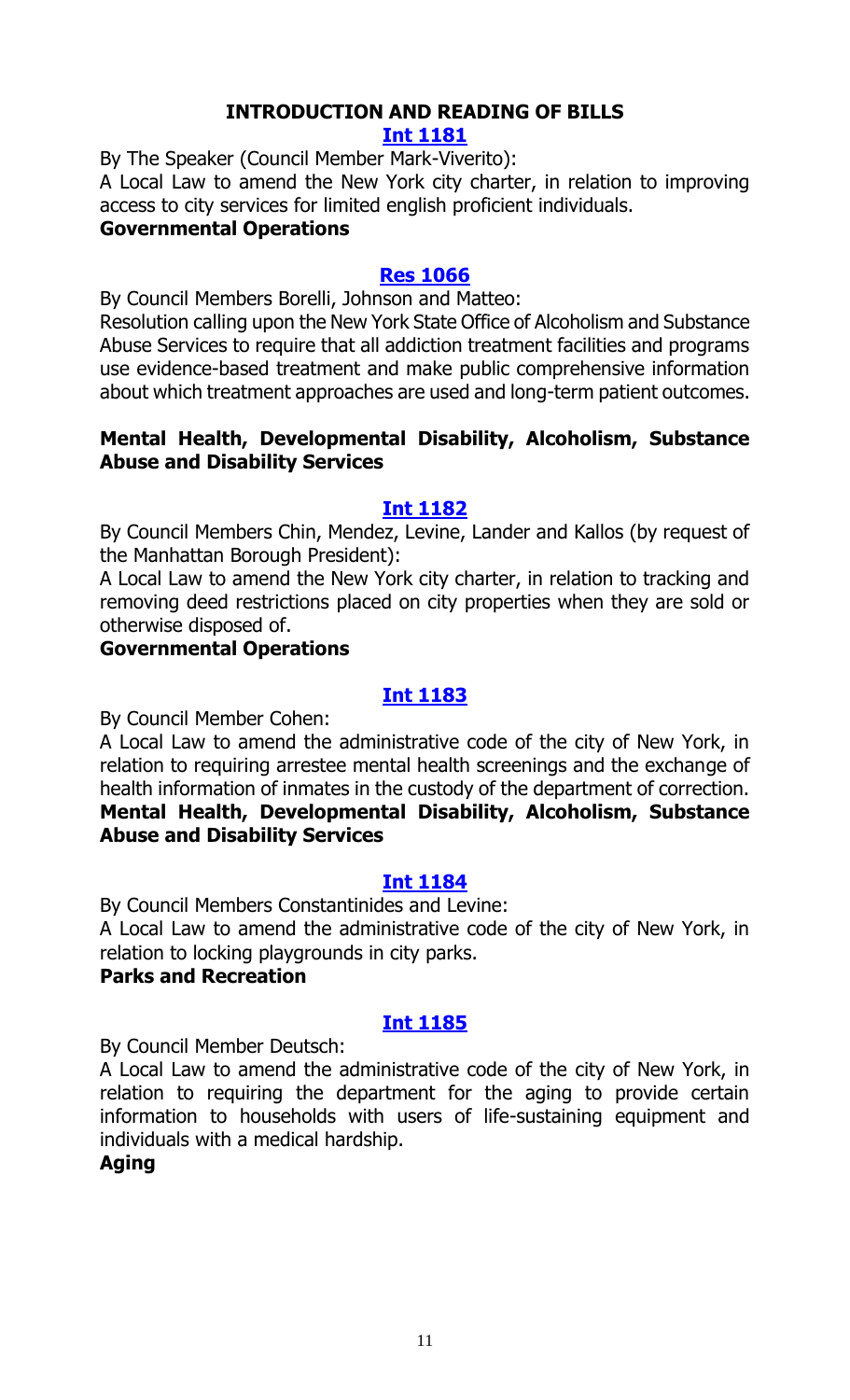#### **[Int 1186](http://legistar.council.nyc.gov/LegislationDetail.aspx?ID=2735474&GUID=F5F8B329-F2BD-4162-AFA3-D0BF96F6E30F&Options=ID|&Search=)**

By Council Member Dromm:

A Local Law to amend the administrative code of the city of New York, in relation to amending the definitions of sexual orientation and gender in the New York city human rights law.

#### **Civil Rights**

## **[Int 1187](http://legistar.council.nyc.gov/LegislationDetail.aspx?ID=2735482&GUID=3086CC6A-D3AA-41FA-8AB7-FAC362AA8C05&Options=ID|&Search=)**

By Council Member Dromm:

A Local Law to amend the administrative code of the city of New York, in relation to a report on obtaining government-issued identification for youth. **General Welfare**

### **[Int 1188](http://legistar.council.nyc.gov/LegislationDetail.aspx?ID=2735485&GUID=37A3DD9F-3F20-4B34-A49A-E3429A2F818F&Options=ID|&Search=)**

By Council Member Ferreras-Copeland:

A Local Law to amend the administrative code of the city of New York, in relation to interest rate charged for the nonpayment of water and sewer charges.

#### **Finance**

#### **Preconsidered [Res 1067](http://legistar.council.nyc.gov/LegislationDetail.aspx?ID=2733563&GUID=C5DFD9F7-CF62-4982-BE38-FF45E26375B9&Options=ID|&Search=)**

By Council Member Ferreras-Copeland:

Resolution to establish that the interest rate be 6 percent per annum for Fiscal Year 2017 for non-payment of taxes on properties with an assessed value of not more than \$250,000, or not more than \$250,000 per residential unit for cooperative apartments.

#### **Finance**

#### **Preconsidered [Res 1068](http://legistar.council.nyc.gov/LegislationDetail.aspx?ID=2733564&GUID=92C3DCBE-C63B-4431-B4AB-A6FE85B7C5A1&Options=ID|&Search=)**

By Council Member Ferreras-Copeland:

Resolution to establish that the interest rate be 18 percent per annum for Fiscal Year 2017 for non-payment of taxes on properties with an assessed value of over \$250,000, or over \$250,000 per residential unit for cooperative apartments.

#### **Finance**

#### **Preconsidered [Res 1069](http://legistar.council.nyc.gov/LegislationDetail.aspx?ID=2733596&GUID=BF5FA169-AB75-487C-A037-D542497E7E63&Options=ID|&Search=)**

By Council Member Ferreras-Copeland:

Resolution to establish that the interest rate to be charged for Fiscal Year 2017 for non-payment of water rents and sewer rents be 9 percent per annum.

#### **Finance**

## **Preconsidered [Res 1070](http://legistar.council.nyc.gov/LegislationDetail.aspx?ID=2733562&GUID=9FEF0D4B-E412-4DD4-83A6-44EAF5793B2C&Options=ID|&Search=)**

By Council Member Ferreras-Copeland:

Resolution to establish that the discount percentage for early payment of real estate taxes be set at one-half of one percent per annum for Fiscal Year 2017. **Finance**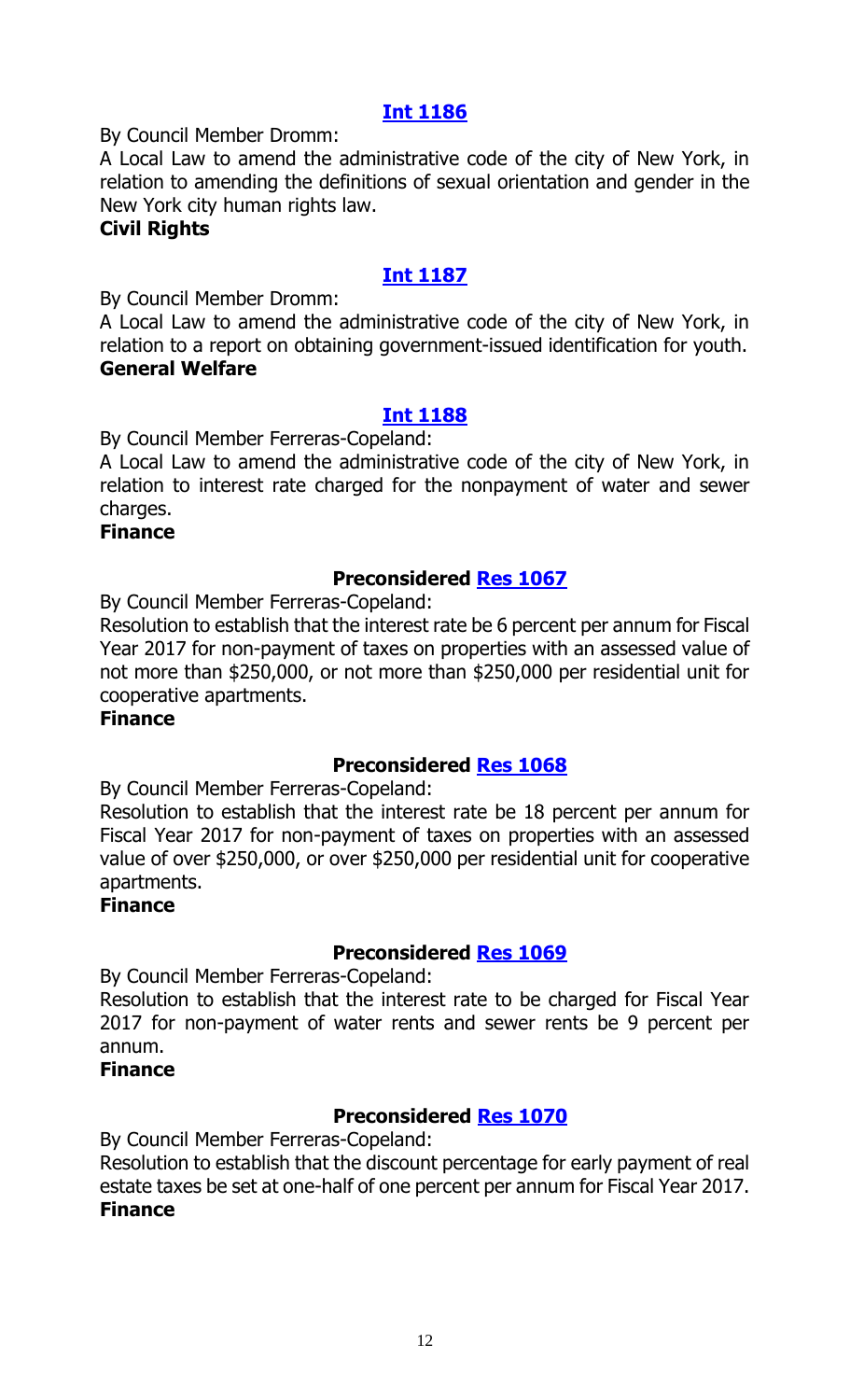## **[Int 1189](http://legistar.council.nyc.gov/LegislationDetail.aspx?ID=2735468&GUID=F9616D38-BA59-4CFD-83C8-85292A0C3D4D&Options=ID|&Search=)**

By Council Member Garodnick:

A Local Law in relation to a pilot program for the use of beacon navigation technology.

#### **Mental Health, Developmental Disability, Alcoholism, Substance Abuse and Disability Services**

### **[Int 1190](http://legistar.council.nyc.gov/LegislationDetail.aspx?ID=2735480&GUID=578BA67A-8501-4E08-A090-8260750ABC21&Options=ID|&Search=)**

By Council Member Levin:

A Local Law to amend the administrative code of the city of New York, in relation to a report on the educational continuity of children in foster care. **General Welfare**

#### **[Int 1191](http://legistar.council.nyc.gov/LegislationDetail.aspx?ID=2735481&GUID=37A790AA-65EC-47A3-881B-72B4D5E42D25&Options=ID|&Search=)**

By Council Members Levin and Grodenchik:

A Local Law to amend the administrative code of the city of New York, in relation to certain children who have spent the greatest length of time in foster care.

#### **General Welfare**

#### **[Int 1192](http://legistar.council.nyc.gov/LegislationDetail.aspx?ID=2735469&GUID=7EDC8458-EB93-447B-A91B-E0A5D9C70348&Options=ID|&Search=)**

By Council Members Levin and Richards: A Local Law in relation to a foster care task force.

## **General Welfare**

#### **[Res 1071](http://legistar.council.nyc.gov/LegislationDetail.aspx?ID=2735504&GUID=2B6C3AD8-8489-4697-B497-E2709AE320C0&Options=ID|&Search=)**

By Council Member Levin:

Resolution calling upon the New York State Legislature to pass, and the Governor to sign, S.6303/A.1719, which would provide a beer production tax credit to registered distributors that produce beer within New York City. **Finance**

#### **[Int 1193](http://legistar.council.nyc.gov/LegislationDetail.aspx?ID=2735476&GUID=71B3AFEC-327A-4285-BB71-81BF362D0CAE&Options=ID|&Search=)**

By Council Members Levine and Menchaca:

A Local Law to amend the administrative code of the city of New York, in relation to requiring the department of education to report information on computer science education in New York city schools.

#### **Education**

## **[Int 1194](http://legistar.council.nyc.gov/LegislationDetail.aspx?ID=2735473&GUID=62D2E715-4407-47FB-A36B-85F19AF2BD45&Options=ID|&Search=)**

By Council Members Matteo and Johnson:

A Local Law to amend the administrative code of the city of New York, in relation to clarifying the responsibilities of youth leagues with respect to defibrillators.

## **Health**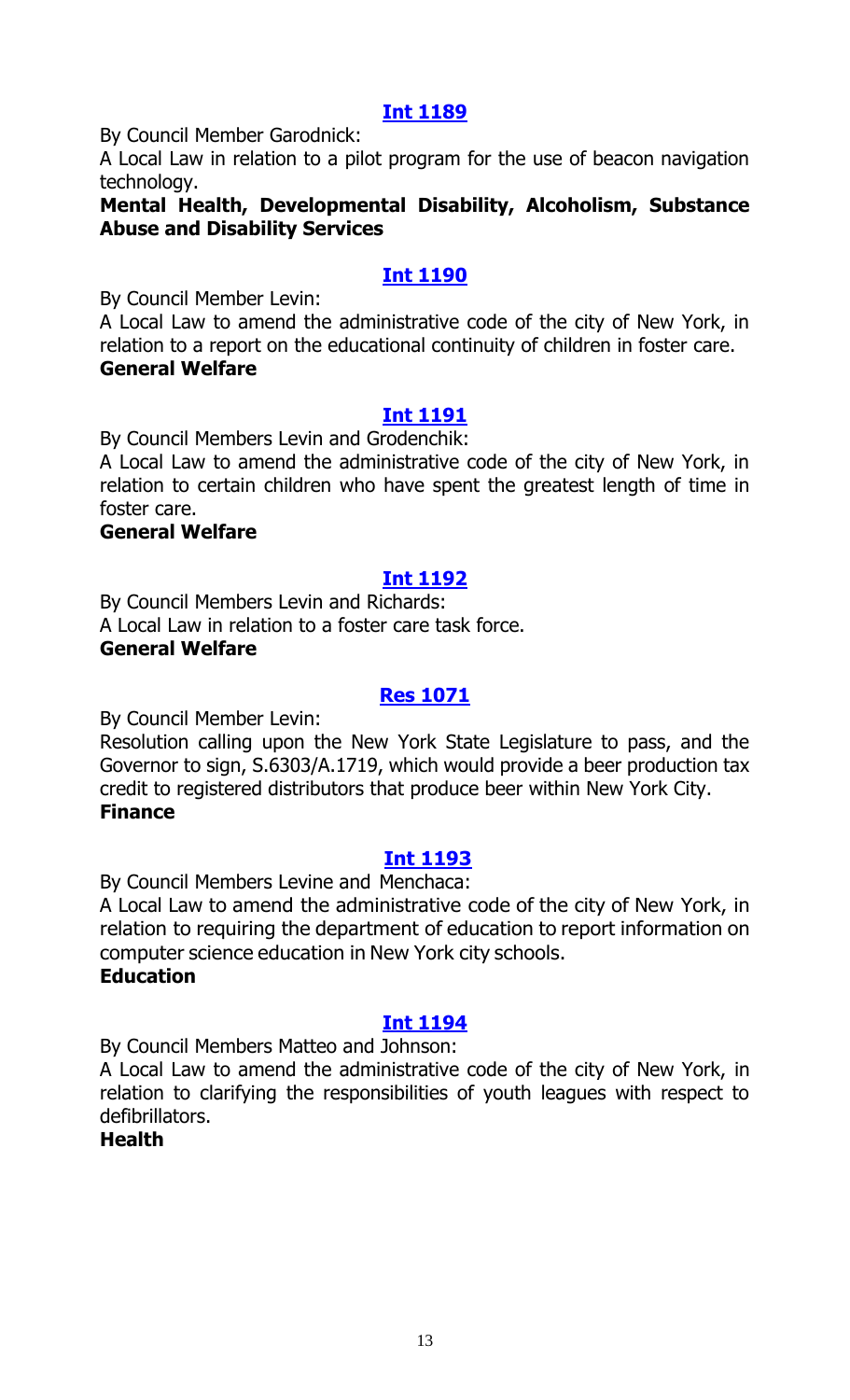#### **[Int 1195](http://legistar.council.nyc.gov/LegislationDetail.aspx?ID=2735467&GUID=77BD90E1-2954-4E2F-AD38-B97E6C11DB9F&Options=ID|&Search=)**

By Council Members Menchaca, Ferreras-Copeland, Reynoso, Wills, Cabrera, Cohen, Gibson, Eugene, Maisel, Chin, Miller, Mendez, Treyger, Rose and Espinal:

A Local Law to amend the administrative code of the city of New York, in relation to requiring the mayor's office of operations to report on adult literacy programs offered by the city or pursuant to a contract with the city.

#### **Education**

## **[Int 1196](http://legistar.council.nyc.gov/LegislationDetail.aspx?ID=2735479&GUID=6AD812A6-7F80-479E-A374-33D38F6A421E&Options=ID|&Search=)**

By Council Members Palma and Levin:

A Local Law to amend the administrative code of the city of New York, in relation to a report on permanency indicators.

#### **General Welfare**

#### **[Int 1197](http://legistar.council.nyc.gov/LegislationDetail.aspx?ID=2735484&GUID=F4A608C4-2738-43C7-A615-5A1EE0394B83&Options=ID|&Search=)**

By the Public Advocate (Ms. James) and Council Members Ferreras-Copeland and Levin:

A Local Law to amend the administrative code of the city of New York, in relation to information collected and reported about youth and foster care. **General Welfare**

### **[Int 1198](http://legistar.council.nyc.gov/LegislationDetail.aspx?ID=2735486&GUID=0AB6D323-730D-4EE8-9AD8-C61230E0481D&Options=ID|&Search=)**

By Council Members Richards, Miller, Wills and Ulrich: A Local Law to amend the administrative code of the city of New York, in

relation to flood mitigation in southeast Queens.

#### **Environmental Protection**

#### **[Int 1199](http://legistar.council.nyc.gov/LegislationDetail.aspx?ID=2735483&GUID=4AF3CACB-88C2-4D37-B998-23751B973DCC&Options=ID|&Search=)**

By Council Members Richards, Levin and Eugene:

A Local Law to amend the administrative code of the city of New York, in relation to surveys for youth in foster care regarding experiences with foster parents.

#### **General Welfare**

#### **[Int 1200](http://legistar.council.nyc.gov/LegislationDetail.aspx?ID=2735472&GUID=7E57171B-CD9A-4AA1-A7E2-B96DB545B9C9&Options=ID|&Search=)**

By Council Members Richards, Salamanca and Dickens:

A Local Law to amend the New York city charter, in relation to requiring the board of standards and appeals to notify the council member for the relevant council district when an application to vary the zoning resolution or an application for special permit is received by the board.

#### **Governmental Operations**

## **[Res 1072](http://legistar.council.nyc.gov/LegislationDetail.aspx?ID=2735496&GUID=8FFC737A-2A66-4C37-B3FF-86D3828EDB3F&Options=ID|&Search=)**

By Council Member Rodriguez:

Resolution calling upon the Port Authority of New York and New Jersey to widen the George Washington Bridge's sidewalks.

#### **Transportation**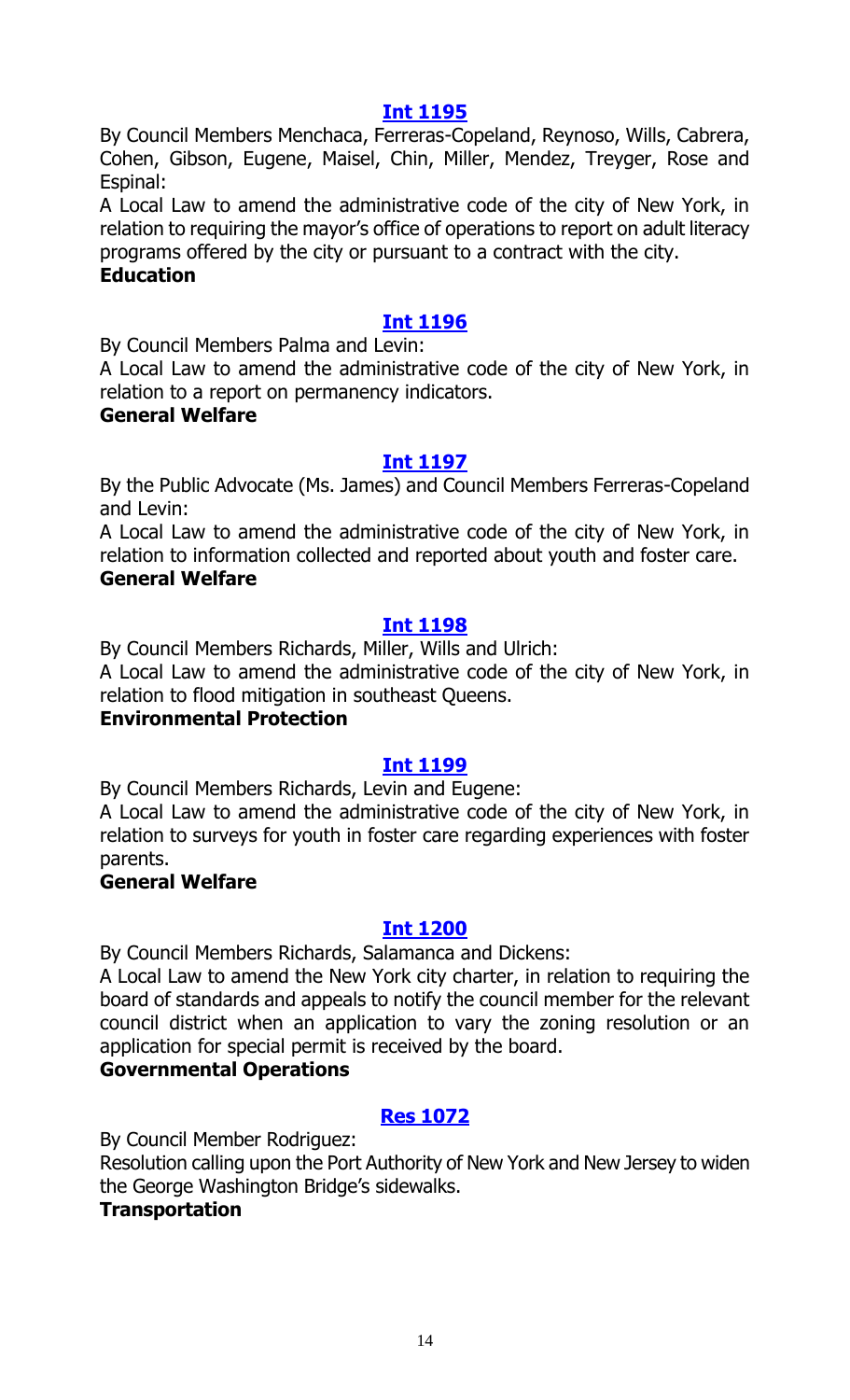#### **[Res 1073](http://legistar.council.nyc.gov/LegislationDetail.aspx?ID=2735492&GUID=6553CF6E-87E9-45F6-9CDB-AD4961E045E6&Options=ID|&Search=)**

By Council Members Salamanca and Levin: Resolution calling upon the New York State Legislature to pass, and the Governor to sign A.7756-A, to increase the amount of housing subsidy from \$300 to \$600 per month, and to extend the age eligibility from 21 to 24 for youth who have aged out of foster care.

#### **General Welfare**

#### **[Int 1201](http://legistar.council.nyc.gov/LegislationDetail.aspx?ID=2735470&GUID=866BFEBC-D5B0-4F30-B705-1881B79713C3&Options=ID|&Search=)**

By Council Members Treyger, Greenfield, Grodenchik, Rose and Borelli: A Local Law to amend the administrative code of the city of New York, in relation to waiving parking violations when a parking sign is illegible. **Transportation**

#### **[Res 1074](http://legistar.council.nyc.gov/LegislationDetail.aspx?ID=2735493&GUID=ED1F70BB-D3D4-458C-80FF-FC9233553AE8&Options=ID|&Search=)**

By Council Member Vallone:

Resolution calling upon the Metropolitan Transportation Authority to end MetroCard expiration dates.

#### **Transportation**

#### **[Res 1075](http://legistar.council.nyc.gov/LegislationDetail.aspx?ID=2735495&GUID=001712B5-4779-47F8-AE0B-FB6B85F4F14E&Options=ID|&Search=)**

By Council Members Van Bramer, Rodriguez, Gibson, Lander, the Public Advocate (Ms. James), Cabrera, Chin, Cohen, Constantinides, Ferreras, Garodnick, Johnson, Kallos, King, Koo, Levin, Levine, Maisel, Menchaca, Mendez, Reynoso, Richards, Rosenthal, Salamanca, Torres and Vacca:

2. Resolution calling upon the New York State Legislature to pass, and the Governor to sign, legislation that would eliminate the cap on the number of speed cameras allowed to be deployed in school zones in New York City and remove the authorizing law's sunset provision.

#### **Transportation**

#### **[Res 1076](http://legistar.council.nyc.gov/LegislationDetail.aspx?ID=2735491&GUID=F85268BD-31C2-4CD7-924A-551EA2610003&Options=ID|&Search=)**

By Council Members Wills, Cumbo and Miller:

Resolution calling upon the City of New York to eliminate the disparity in compensation paid to teachers, staff and directors at community-based EarlyLearn NYC centers, as compared to the compensation paid to Department of Education instructors for similar employment.

#### **Education**

#### **Preconsidered [L.U. 366](http://legistar.council.nyc.gov/LegislationDetail.aspx?ID=2733597&GUID=37BFB6E2-FFFE-4DA7-9C66-A4E0FE735A2A&Options=ID|&Search=)**

By Council Member Ferreras-Copeland:

491 Gerard Avenue, Block 2351, Lot 50; Bronx, Community District No. 1, Council District No. 8.

#### **Finance**

## **Preconsidered [L.U. 367](http://legistar.council.nyc.gov/LegislationDetail.aspx?ID=2733617&GUID=131D89BF-F41A-4DEB-A5BD-7760F820F74B&Options=ID|&Search=)**

By Council Member Ferreras-Copeland:

Story Avenue East, Block 3623, Lot 30; Bronx, Community District No. 9, Council District No. 17.

#### **Finance**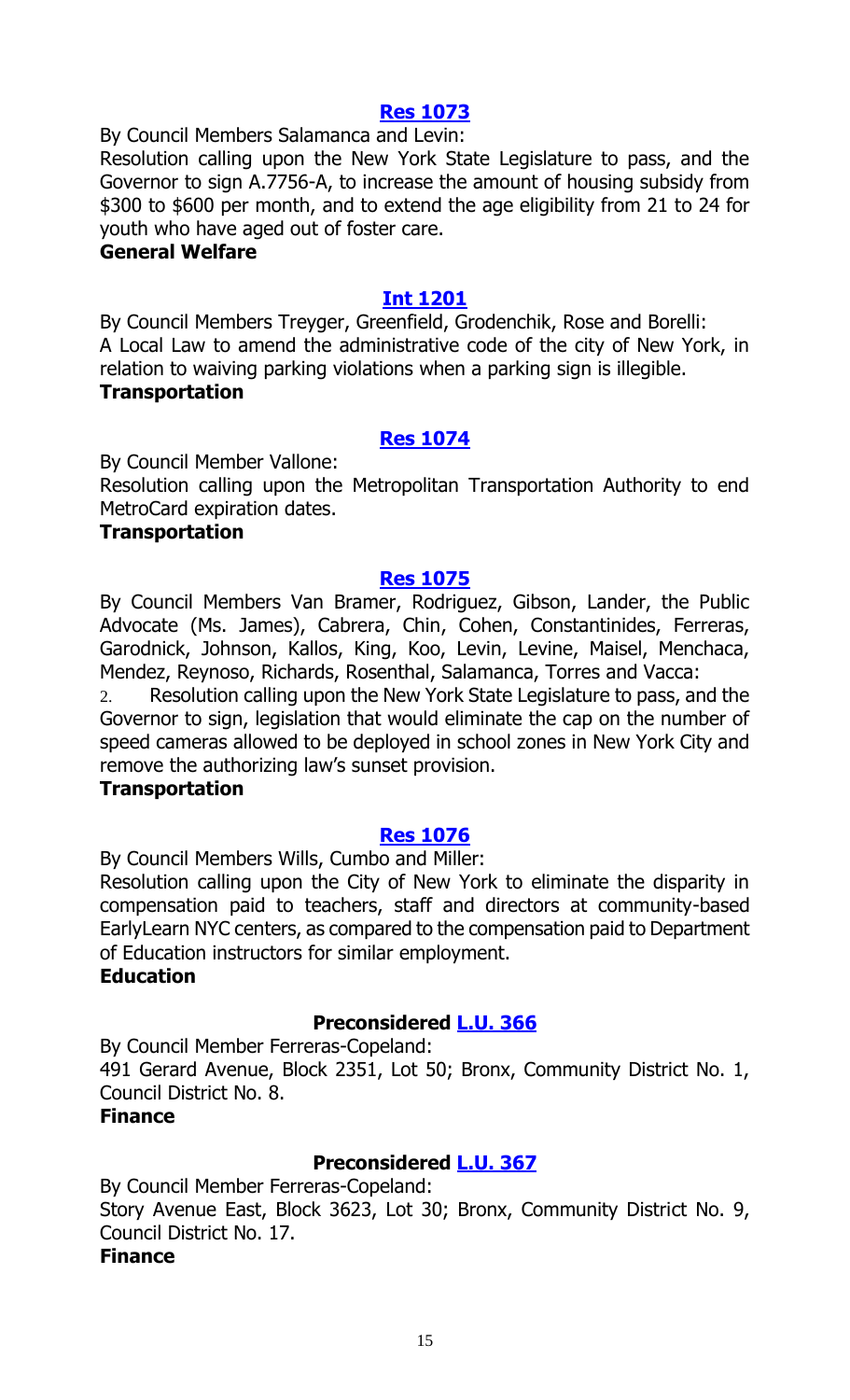### **Preconsidered [L.U. 368](http://legistar.council.nyc.gov/LegislationDetail.aspx?ID=2733618&GUID=23778F19-9827-40D6-AA29-3BB0972C5D00&Options=ID|&Search=)**

By Council Member Ferreras-Copeland: New West I Apartments, Block 1594, Lots 42, 54, and 58; Manhattan, Community District No. 10, Council District No. 9. **Finance**

### **Preconsidered [L.U. 369](http://legistar.council.nyc.gov/LegislationDetail.aspx?ID=2733619&GUID=F308248D-4E41-48F7-B224-FBFDE84656CD&Options=ID|&Search=)**

By Council Member Ferreras-Copeland:

3. Riverview I, Block 2001, Lot 38; Manhattan, Community District No. 9, Council District No. 7.

#### **Finance**

### **Preconsidered [L.U. 370](http://legistar.council.nyc.gov/LegislationDetail.aspx?ID=2733647&GUID=B358B512-9660-44DC-9369-E6BA09763125&Options=ID|&Search=)**

By Council Member Ferreras-Copeland:

Riverview II, Block 2001, Lot 50; Manhattan, Community District No. 9, Council District No. 7.

#### **Finance**

### **Preconsidered [L.U. 371](http://legistar.council.nyc.gov/LegislationDetail.aspx?ID=2733648&GUID=BD1B868B-07A6-4CFB-A016-633C315F61CB&Options=ID|&Search=)**

By Council Member Ferreras-Copeland: Norwood Gardens, Block 3330, Lot 52; Bronx, Community District No. 7, Council District No. 11.

### **Finance**

## **Preconsidered [L.U. 372](http://legistar.council.nyc.gov/LegislationDetail.aspx?ID=2733660&GUID=D123EE5D-CF1B-446B-BCAC-C9A8AEDDEB2E&Options=ID|&Search=)**

By Council Member Ferreras-Copeland: 147-20 94th Avenue, Block 9999, Lots 9, 10, 11, 13, and 15; Queens, Community District No. 12, Council District No. 27. **Finance**

#### **Preconsidered [L.U. 373](http://legistar.council.nyc.gov/LegislationDetail.aspx?ID=2722568&GUID=7C617DA4-03C4-40FC-A867-95A0396D953D&Options=ID|&Search=)**

By Council Member Greenfield:

Application No. **20165581 HAX** submitted by the New York City Department of Housing Preservation and Development pursuant to Article 16 of the General Municipal Law for approval of an urban development action area project and waiver of the area designation requirement and Section 197-c and 197-d of the new York City Charter for property located at 1370 Lyman Place (Block 2970, Lot 52), Borough of the Bronx, Community Board 3, Council District 16.

#### **Planning, Dispositions, and Concessions**

## **Preconsidered [L.U. 374](http://legistar.council.nyc.gov/LegislationDetail.aspx?ID=2722569&GUID=8482153C-8B46-411C-83A3-1F33641C4850&Options=ID|&Search=)**

By Council Member Greenfield:

Application No. **20165582 HAM** submitted by the New York City Department of Housing Preservation and Development pursuant to Section 577 of the Private Housing Finance Law for approval of a real property tax exemption for property located at Block 1955, Lot 26, Borough of Manhattan, Community Board 10, Council District 9.

#### **Planning, Dispositions, and Concessions**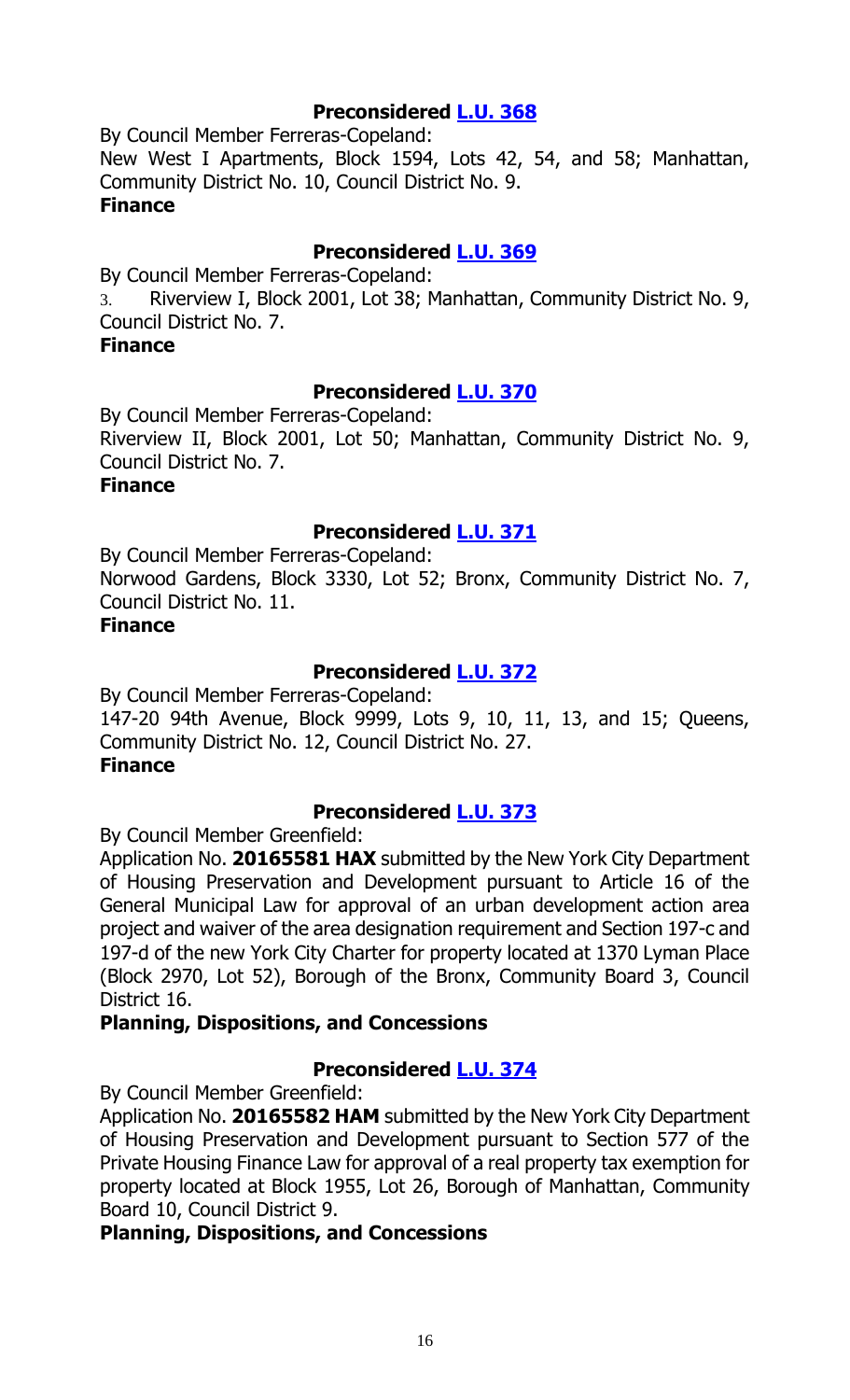## **Preconsidered [L.U. 375](http://legistar.council.nyc.gov/LegislationDetail.aspx?ID=2722589&GUID=75D7D729-A103-4D2D-AEA7-A4523715EA01&Options=ID|&Search=)**

By Council Member Greenfield:

Application No. **20165583 HAM** submitted by the New York City Department of Housing Preservation and Development pursuant to Section 577 of the Private Housing Finance Law for approval of a real property tax exemption for property located at Block 1594, Lots 50, 61, and 65, Borough of Manhattan, Community Board 10, Council District 9.

#### **Planning, Dispositions, and Concessions**

## **Preconsidered [L.U. 376](http://legistar.council.nyc.gov/LegislationDetail.aspx?ID=2722540&GUID=D138B437-ABA0-4178-8342-43D5DCC62C33&Options=ID|&Search=)**

By Council Member Greenfield:

Application No. **C 150361 ZMK** submitted by the Conover King Realty, LLC pursuant to Sections 197-c and 201 of the New York City Charter for an amendment of the Zoning Map, Section No. 16a, changing an M2-1 District to an M1-4/R6 District and establishing a Special Mixed Use District (MX-5) on property located at King and Conover Street, Borough of Brooklyn, Community Board 6, Council District 38.

#### **Zoning and Franchises**

### **Preconsidered [L.U. 377](http://legistar.council.nyc.gov/LegislationDetail.aspx?ID=2722567&GUID=FF494A76-E367-45FA-8D1A-2438C432F0A1&Options=ID|&Search=0377)**

By Council Member Greenfield:

Application No. **N 160081 ZRK** submitted by Conover King Realty, LLC pursuant to Section 201 of the New York City Charter for an amendment of the Zoning Resolution of the City of New York modifying Appendix F (Inclusionary Housing Designated Areas) and a related section in Article XII, Chapter 3 (Special Mixed Use District) to apply Mandatory Inclusionary Housing regulations on property located at King and Conover Street, Borough of Brooklyn, Community Board 6, Council District 38.

#### **Zoning and Franchises**

## **[L.U. 378](http://legistar.council.nyc.gov/LegislationDetail.aspx?ID=2735389&GUID=13D8D22B-6BF2-4C2B-BAC3-D5488B3ECDDD&Options=ID|&Search=)**

By Council Member Greenfield:

Application No. **C 160138 ZMQ** submitted by the New York City Department of Housing Preservation and Development pursuant to Sections 197-c and 201 of the New York City Charter for an amendment of the Zoning Map, Section No. 10b, changing from a C4-2 District to a C4-5X District property located at Main Street and 41<sup>st</sup> Avenue, Borough of Queens, Community Board 7, Council District 20.

## **Zoning and Franchises**

## **[L.U. 379](http://legistar.council.nyc.gov/LegislationDetail.aspx?ID=2735390&GUID=9FD39F3E-AFBD-4F81-AC86-033197CD939F&Options=ID|&Search=)**

By Council Member Greenfield:

Application No. **N 160139 ZRQ** submitted by the Department of City Planning pursuant to Section 201 of the New York City Charter, for an amendment of the Zoning Resolution of the City of New York, to establish a Mandatory Inclusionary Housing area on property located at property located at Main Street and  $41<sup>st</sup>$  Avenue, Borough of Queens, Community Board 7, Council District 20.

#### **Zoning and Franchises**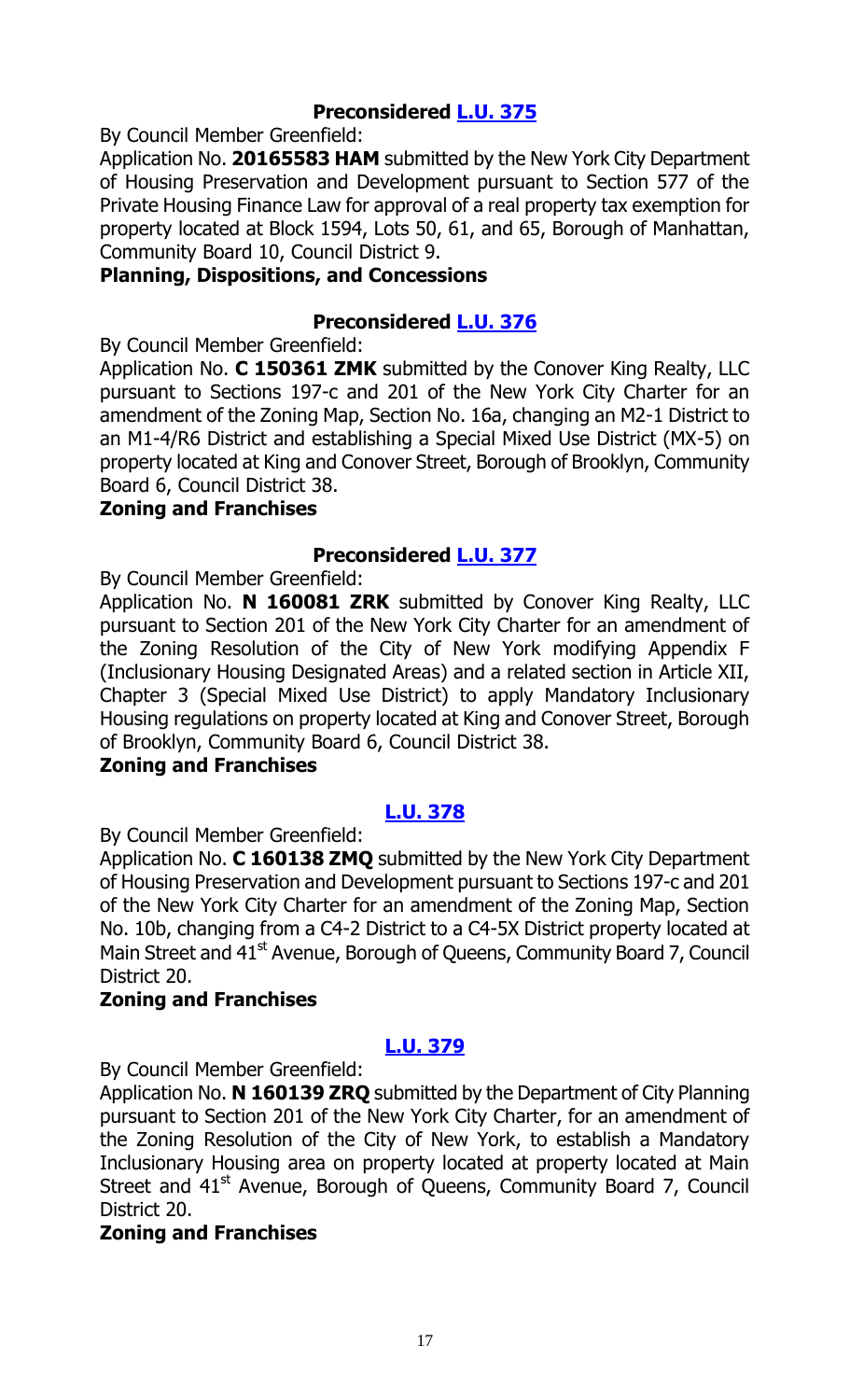## **[L.U. 380](http://legistar.council.nyc.gov/LegislationDetail.aspx?ID=2735391&GUID=EAEAC3F1-4CF4-4674-BACC-418C191749E1&Options=ID|&Search=)**

By Council Member Greenfield:

Application No. **C 160140 ZSQ** submitted by the New York City Department of Housing Preservation and Development pursuant to Sections 197-c and 201 of the New York City Charter for the grant of a special permit pursuant to Section 74-52 of the Zoning Resolution to allow an attended public parking garage with a maximum capacity of 229 spaces on a portion of the ground floor and cellar level of a proposed mixed use development on property located at 133-45 41st Avenue (Block 5037, Lots 64 & 65), in a C4-5X District, Borough of Queens, Community Board 7, Council District 20. This application is subject to review and action by the Land Use Committee only if appealed to the Council pursuant to Charter Section 197-d(b)(2) or called up by vote of the Council pursuant to Charter Section 197-d(b)(3).

#### **Zoning and Franchises**

#### **[L.U. 381](http://legistar.council.nyc.gov/LegislationDetail.aspx?ID=2735392&GUID=404627A6-F071-433A-940D-9A097A148C85&Options=ID|&Search=)**

By Council Member Greenfield:

Application No. **C 160141 ZSQ** submitted by the New York City Department of Housing Preservation and Development pursuant to Sections 197-c and 201 of the New York City Charter for the grant of a special permit pursuant to Section 74-681 of the Zoning Resolution to allow that portion of the right-ofway or yard where railroad or transit use has been permanently discontinued or terminated to be included in the lot area, in connection with a proposed mixed-use development on property located at 133-45 41st Avenue (Block 5037, Lots 64 & 65), in a C4-5X District, Borough of Queens, Community Board 7, Council District 20. This application is subject to review and action by the Land Use Committee only if appealed to the Council pursuant to Charter Section 197-d(b)(2) or called up by vote of the Council pursuant to Charter Section 197-d(b)(3).

#### **Zoning and Franchises**

#### **[L.U. 382](http://legistar.council.nyc.gov/LegislationDetail.aspx?ID=2735393&GUID=127973EE-5A4D-4298-8080-1FF581CF9058&Options=ID|&Search=)**

By Council Member Greenfield:

Application No. **C 160143 HAQ** submitted by the New York City Department of Housing Preservation and Development pursuant to Article 16 of the General Municipal Law of New York State approval of an urban development action area designation and project, and pursuant to Section 197-c of the New York City Charter for approval of the disposition of property located at 133-45 41st Avenue (Block 5037, Lots 64 & 65), Borough of Queens, Community Board 7, Council District 20.

#### **Zoning and Franchises**

## **[L.U. 383](http://legistar.council.nyc.gov/LegislationDetail.aspx?ID=2735394&GUID=EF42EA21-6797-414A-A448-1273DEB85E33&Options=ID|&Search=)**

By Council Member Greenfield:

Application No. **20165452 HKK (N 160255 HKK)** pursuant to Section 3020 of the New York City Charter, concerning the designation by the Landmarks Preservation Commission of the East New York Savings Bank, Parkway Branch Building (Block 1390, Lot 44), as an historic landmark, Borough of Brooklyn, Community Board 8, Council District 37. **Landmarks, Public Siting, and Maritime Uses**